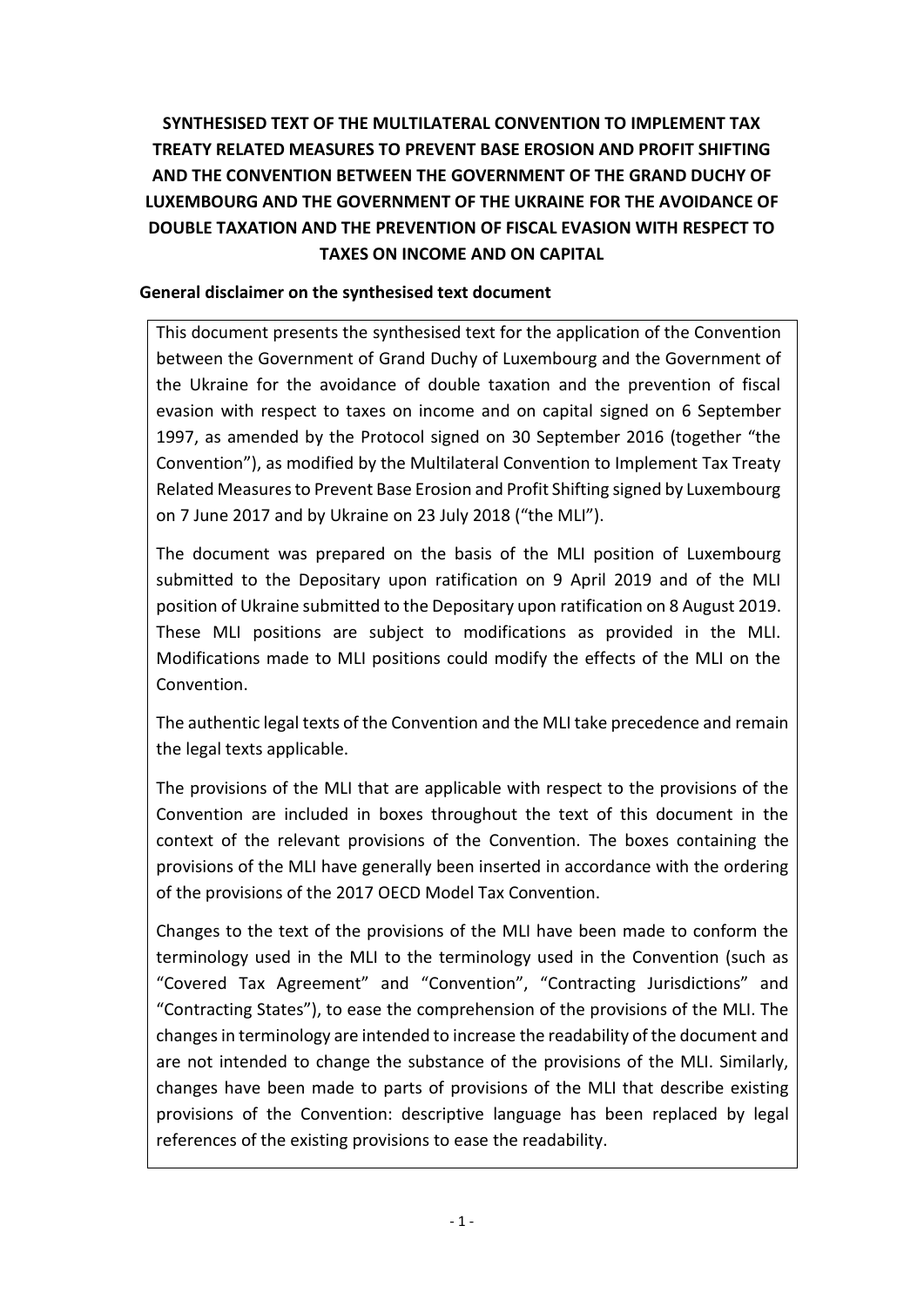In all cases, references made to the provisions of the Convention or to the Convention must be understood as referring to the Convention as modified by the provisions of the MLI, provided such provisions of the MLI have taken effect.

# References

The authentic legal text of the Convention can be found at the following link:

[impotsdirects.public.lu](https://impotsdirects.public.lu/fr.html)

The text of the MLI and the MLI position of Luxembourg submitted to the Depositary upon ratification on 9 April 2019 and of the MLI position of Ukraine submitted to the Depositary upon ratification on 8 August 2019 can be found on the [MLI Depositary](https://www.oecd.org/tax/treaties/multilateral-convention-to-implement-tax-treaty-related-measures-to-prevent-beps.htm)  [\(OECD\) webpage.](https://www.oecd.org/tax/treaties/multilateral-convention-to-implement-tax-treaty-related-measures-to-prevent-beps.htm)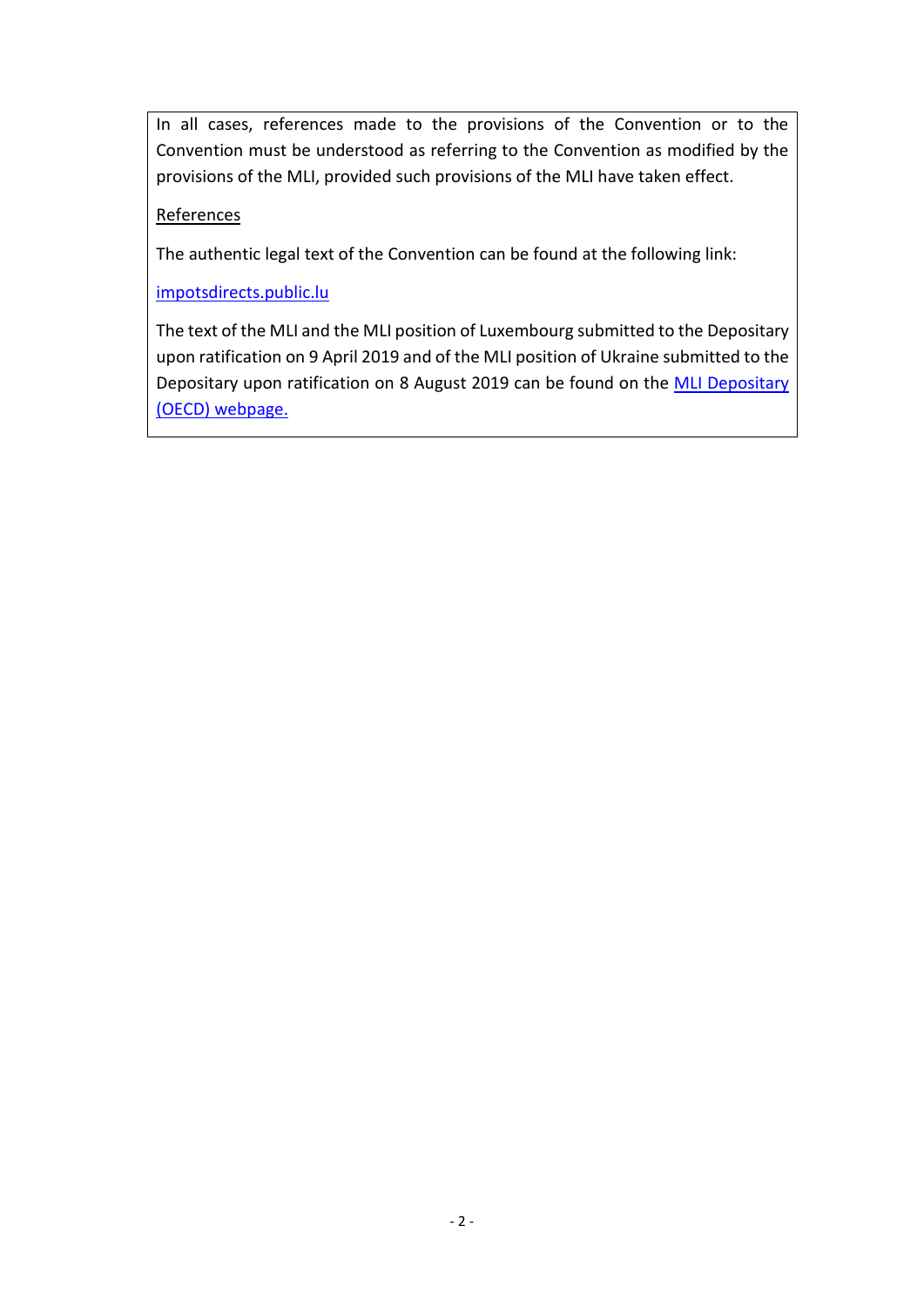# **Disclaimer on the entry into effect of the provisions of the MLI**

#### Entry into Effect of the MLI Provisions

The provisions of the MLI applicable to this Convention do not take effect on the same dates as the original provisions of the Convention. Each of the provisions of the MLI could take effect on different dates, depending on the types of taxes involved (taxes withheld at source or other taxes levied) and on the choices made by Luxembourg and Ukraine in their MLI positions.

Dates of the deposit of instruments of ratification, acceptance or approval: 9 April 2019 for Luxembourg and 8 August 2019 for Ukraine.

Entry into force of the MLI: 1 August 2019 for Luxembourg and 1 December 2019 for Ukraine.

Unless it is stated otherwise elsewhere in this document, the provisions of the MLI have effect with respect to the Convention:

In Luxembourg:

with respect of taxes withheld at source on amounts paid or credited to nonresidents, where the event giving rise to such taxes occurs on or after 1 January 2020;

with respect to all other taxes, for taxes levied with respect to taxable periods beginning on or after 1 June 2020.

In Ukraine:

with respect of taxes withheld at source on amounts paid or credited to nonresidents, where the event giving rise to such taxes occurs on or after 1 January 2020;

with respect to all other taxes, for taxes levied with respect to taxable periods beginning on or after 1 June 2020.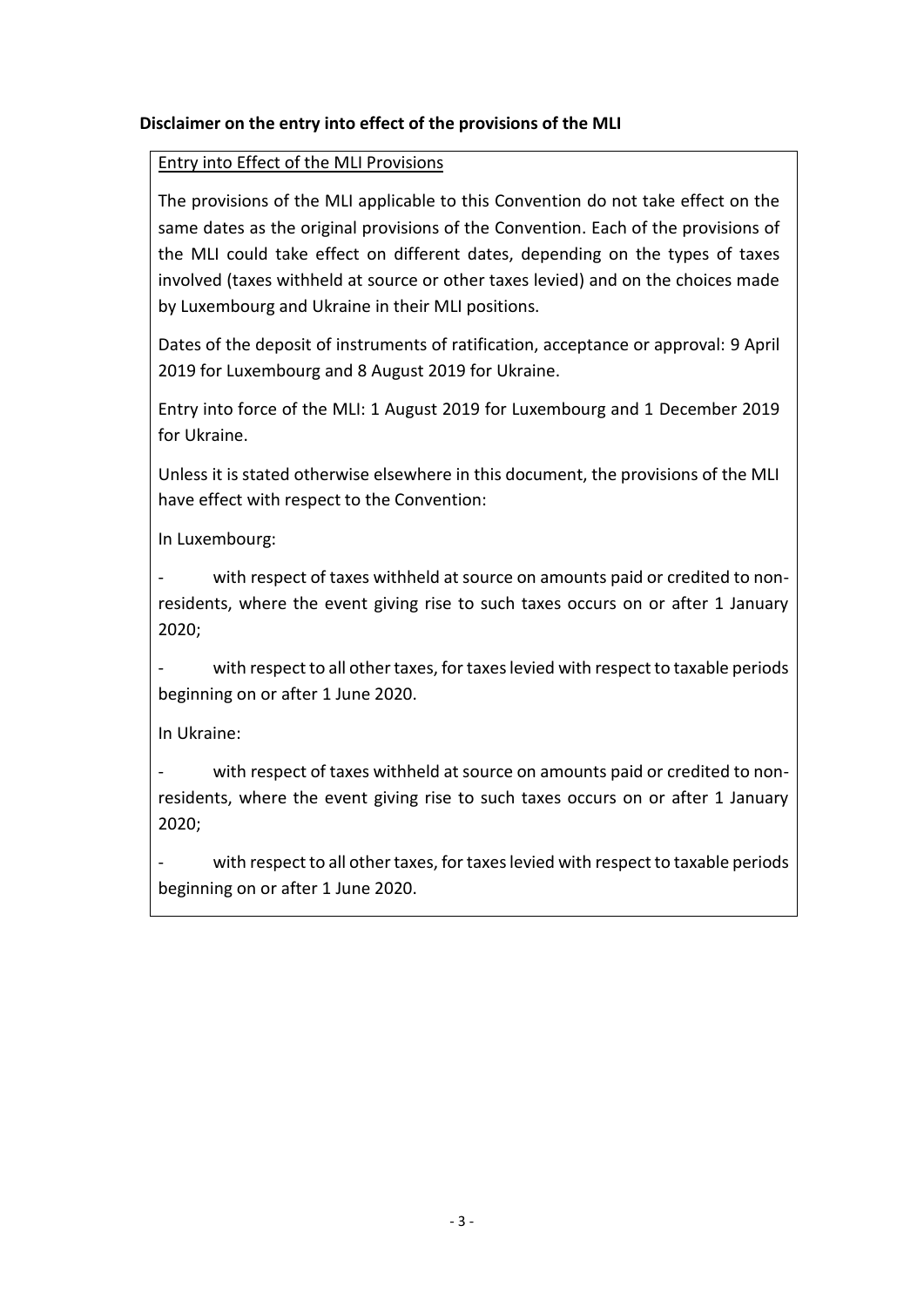# **CONVENTION BETWEEN THE GOVERNMENT OF THE GRAND DUCHY OF LUXEMBOURG AND THE GOVERNMENT OF UKRAINE FOR THE AVOIDANCE OF DOUBLE TAXATION AND THE PREVENTION OF FISCAL EVASION WITH RESPECT TO TAXES ON INCOME AND ON CAPITAL**

The Government of the Grand Duchy of Luxembourg and the Government of Ukraine,

**[Replaced by paragraph 1 of Article 6 of the MLI]** [desiring to conclude a Convention for the avoidance of double taxation and the prevention of fiscal evasion with respect to taxes on income and on capital,]

The following paragraph 1 of Article 6 of the MLI replaces the text referring to an intent *to eliminate double taxation in the preamble of this Convention:*

*ARTICLE 6 OF THE MLI – PURPOSE OF A COVERED TAX AGREEMENT*

Intending to eliminate double taxation with respect to the taxes covered by [*this Convention*] without creating opportunities for non-taxation or reduced taxation through tax evasion or avoidance (including through treaty-shopping arrangements aimed at obtaining reliefs provided in [*the Convention*] for the indirect benefit of residents of third jurisdictions),

and confirming their endeavour to develop and deepen mutual economic relations, have agreed as follows:

#### **Article 1**

#### **Personal scope**

This Convention shall apply to persons who are residents of one or both of the Contracting States.

#### **Article 2**

#### **Taxes covered**

- 1. This Convention shall apply to taxes on income and on capital imposed on behalf of a Contracting State or of its political subdivisions or local authorities, irrespective of the manner in which they are levied.
- 2. There shall be regarded as taxes on income and on capital all taxes imposed on total income, on total capital or on elements of income or of capital including taxes on gains from the alienation of movable or immovable property and taxes on the total amounts of wages or salaries paid by enterprises.
- 3. The existing taxes which are the subject of this Convention are:
	- a) in the case of Ukraine:
		- (i) the tax on profits of enterprises; and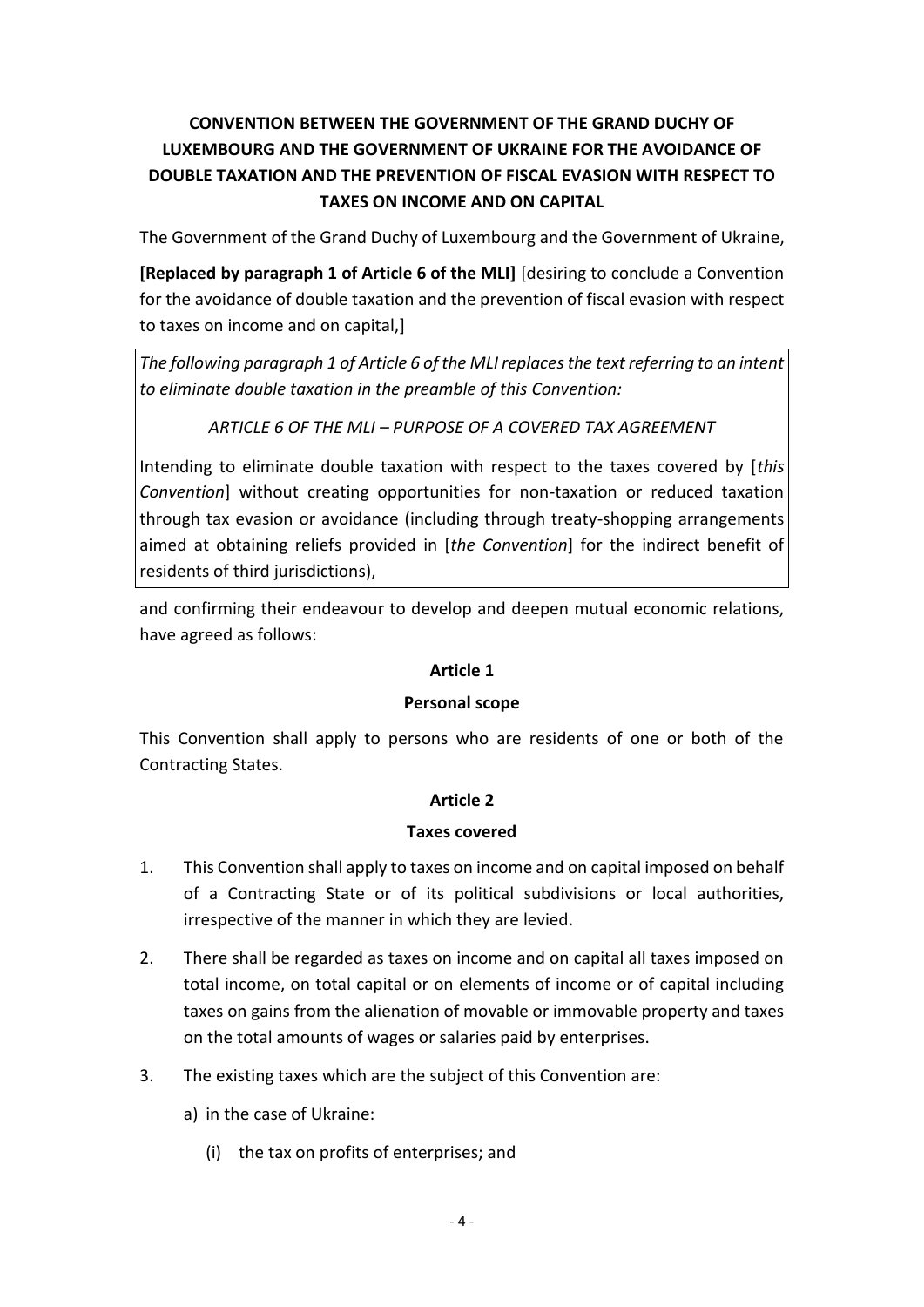(ii) the individual income tax;

(hereinafter referred to as "Ukrainian tax");

- b) in the case of the Grand Duchy of Luxembourg:
	- (i) the income tax on individuals;
	- (ii) the corporation tax;
	- (iii) the tax on fees of directors of companies;
	- (iv) the capital tax; and
	- (v) the communal trade tax;

(hereinafter referred to as "Luxembourg tax").

4. The Convention shall apply also to any identical or substantially similar taxes which are imposed by either Contracting State after the date of signature of this Convention in addition to, or in place of, the existing taxes. The competent authorities of the Contracting States shall notify each other of any substantial changes which have been made in their respective taxation laws.

#### **Article 3**

#### **General definitions**

- 1. For the purposes of this Convention, unless the context otherwise requires:
	- a) the term "Ukraine" when used in geographical sense, means the territory of Ukraine, its continental shelf and its exclusive (maritime) economic zone, including any area outside the territorial sea of Ukraine which in accordance with international law has been or may hereafter be designated, as an area within which the rights of Ukraine with respect to the sea bed and sub-soil and their natural resources may be exercised;
	- b) the term "Luxembourg" when used in geographical sense, means the territory of the Grand Duchy of Luxembourg;
	- c) the term "national" means:
		- (i) any individual possessing the nationality of a Contracting State;
		- (ii) any legal person, partnership or association deriving its status as such from the laws in force in a Contracting State;
	- d) the terms "a Contracting State" and "the other Contracting State" mean Ukraine or Luxembourg, as the context requires;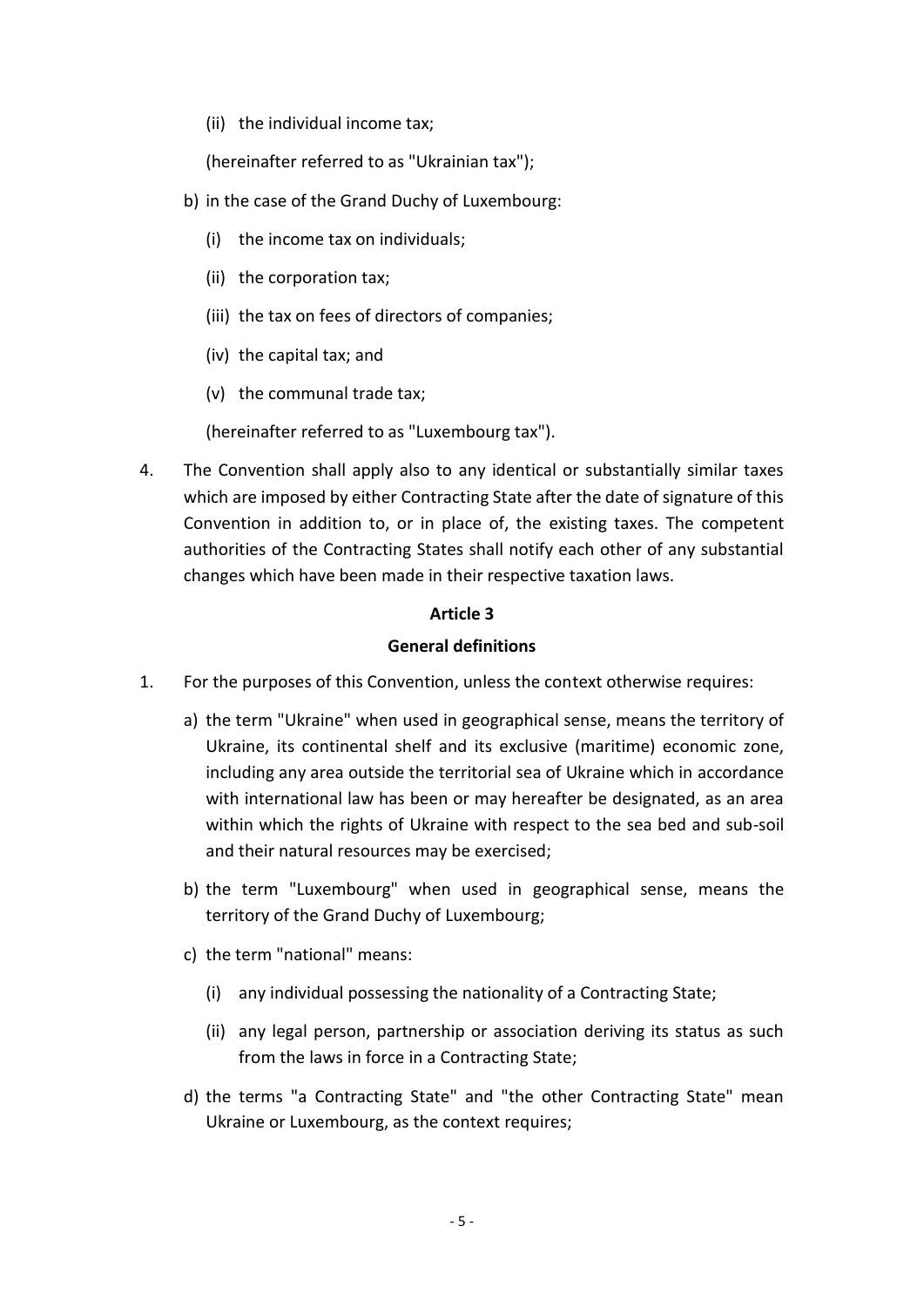- e) the term "person" includes an individual, a company and any other body of persons;
- f) the term "company" means any body corporate or any entity which is treated as a body corporate for tax purposes;
- g) the terms "enterprise of a Contracting State" and "enterprise of the other Contracting State" mean respectively an enterprise carried on by a resident of a Contracting State and an enterprise carried on by a resident of the other Contracting State;
- h) the term "international traffic" means any transport by a ship, boat or aircraft operated by an enterprise of a Contracting State, except when the ship, boat or aircraft is operated solely between places in the other Contracting State;
- i) the term "competent authority" means, in the case of Ukraine, the Ministry of Finance of Ukraine or its authorized representative, and, in case of Luxembourg, the Minister of Finance or his authorized representative.
- 2. As regards the application of the Convention at any time by a Contracting State any term not defined therein shall, unless the context otherwise requires, have the meaning that it has at that time under the law of that State for the purpose of the taxes to which the Convention applies. Any meaning under the applicable tax laws of that State prevails over a meaning given to the term under other laws of that State.

#### **Resident**

- 1. For the purposes of this Convention, the term "resident of a Contracting State" means any person who, under the laws of that State, is liable to tax therein by reason of his domicile, residence, place of management, place of registration or any other criterion of a similar nature, and also includes that State and any political subdivision or local authority thereof. But this term does not include any person who is liable to tax in that State in respect only of income from sources in that State or capital situated therein.
- 2. Where by reason of the provisions of paragraph 1 of this Article an individual is a resident of both Contracting States, then his status shall be determined as follows:
	- a) he shall be deemed to be a resident of the Contracting State in which he has a permanent home available to him; if he has a permanent home available to him in both Contracting States, he shall be deemed to be a resident of the Contracting State with which his personal and economic relations are closer (centre of vital interests);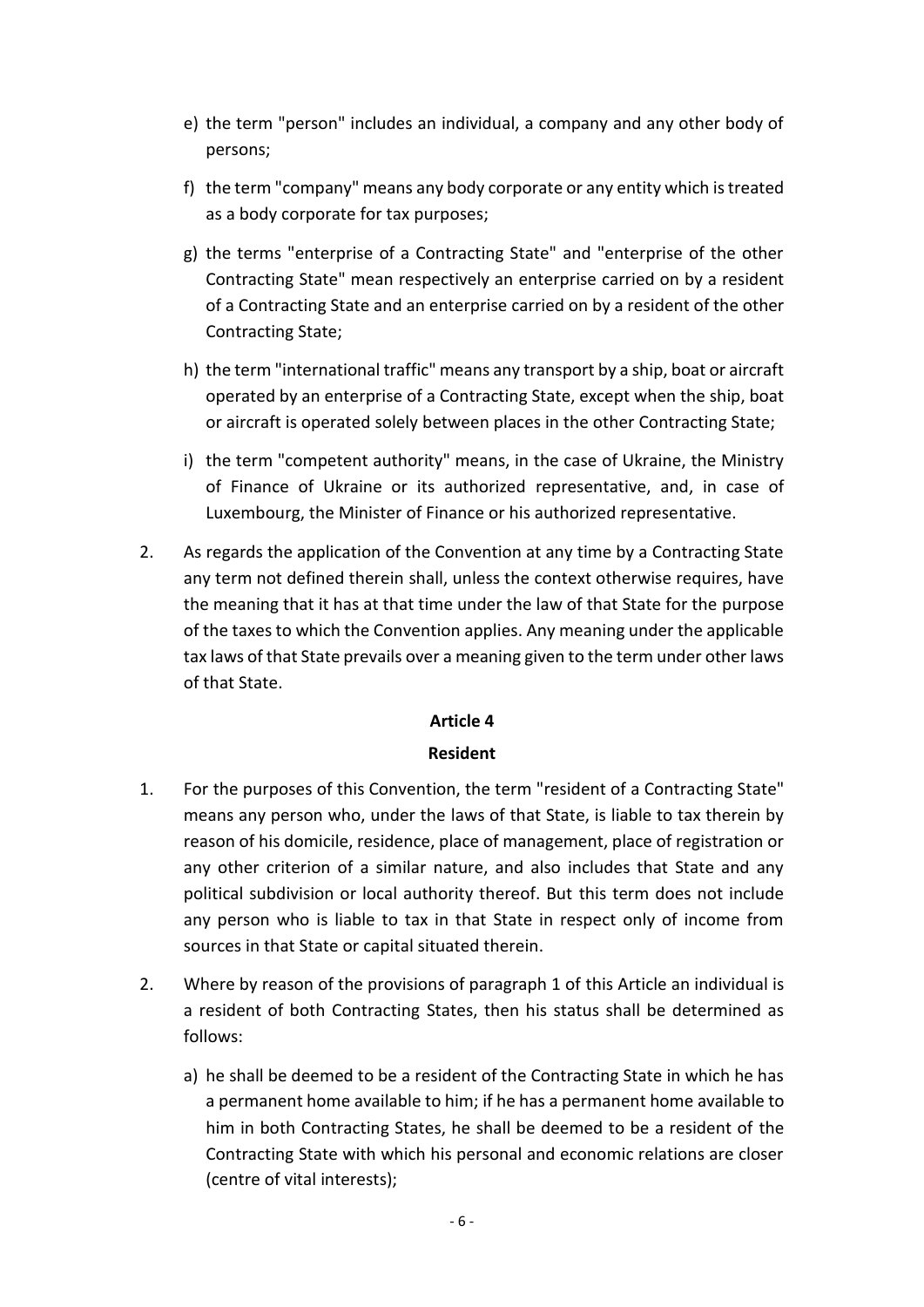- b) if the Contracting State in which he has his centre of vital interests cannot be determined, or if he has no permanent home available to him in either Contracting State, he shall be deemed to be a resident only of the Contracting State in which he has an habitual abode;
- c) if he has an habitual abode in both Contracting States or in neither of them, he shall be deemed to be a resident only of the Contracting State of which he is a national;
- d) if he is a national of both Contracting States or of neither of them, the competent authorities of the Contracting States shall settle the question by mutual agreement.
- 3. Where by reason of the provisions of paragraph 1 of this Article a person other than an individual is a resident of both Contracting States, then it shall be deemed to be a resident only of the Contracting State in which its place of effective management is situated.

#### **Permanent establishment**

- 1. For the purposes of this Convention, the term "permanent establishment" means a fixed place of business through which the business of an enterprise is wholly or partly carried on.
- 2. The term "permanent establishment" includes especially:
	- a) a place of management;
	- b) a branch;
	- c) an office;
	- d) a factory;
	- e) a workshop;
	- f) an installation or structure for the exploration of natural resources;
	- g) a mine, an oil or gas well, a quarry or any other place of extraction of natural resources; and
	- h) a warehouse or other structure used as a sales outlet.
- 3. The term "permanent establishment" also encompasses:
	- a) a building site, a construction, assembly or installation project or supervisory activities in connection therewith, but only if such site, project or activities last more than twelve months;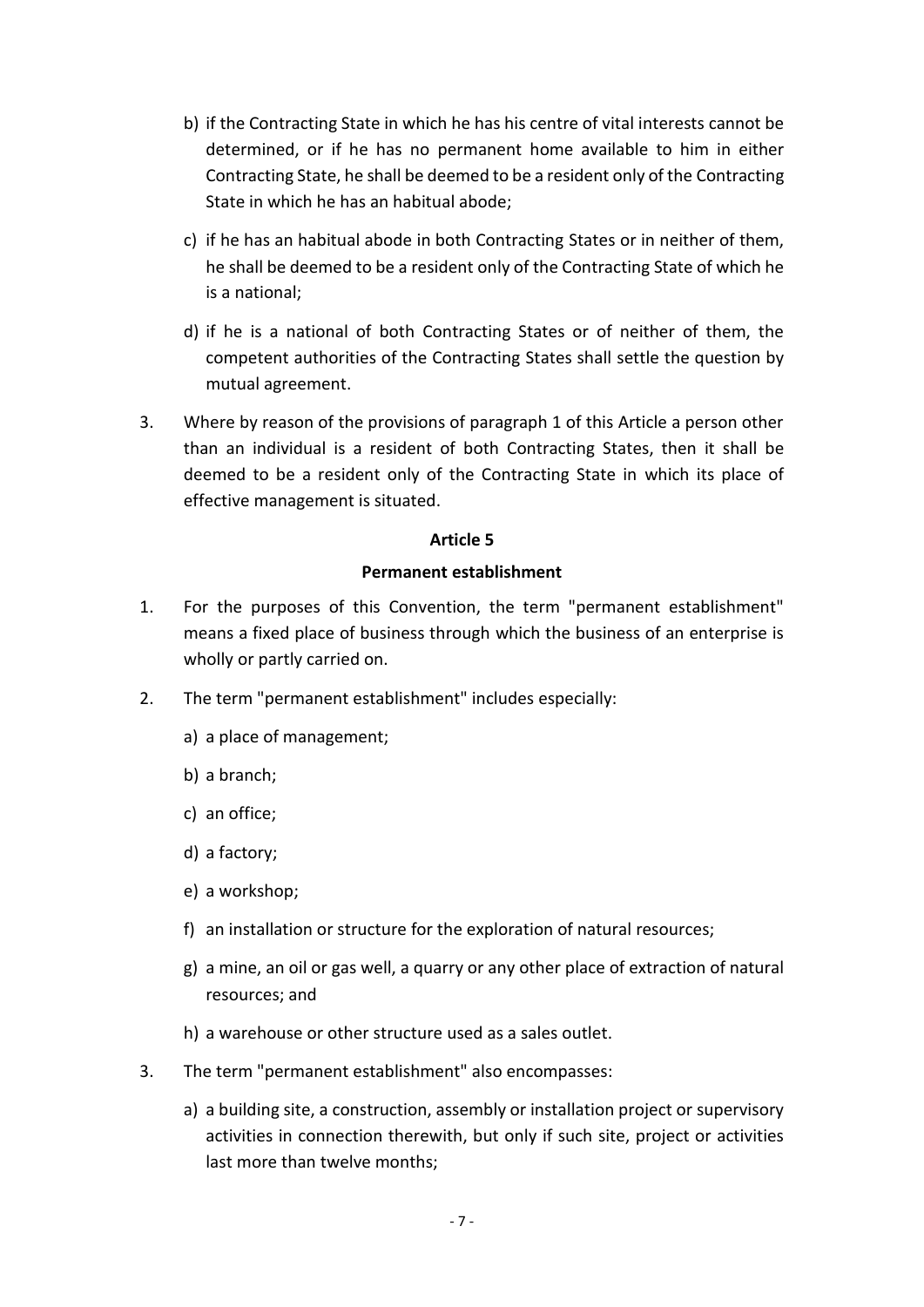- b) the furnishing of services, including consultancy services, by an enterprise through employees or other personnel engaged by the enterprise for such purpose, but only if activities of that nature continue (for the same or a connected project) within a Contracting State for a period or periods aggregating more than six months within any twelve-month period.
- 4. Notwithstanding the preceding provisions of this Article, the term "permanent establishment" shall be deemed not to include:
	- a) the use of facilities solely for the purpose of storage, display or delivery of goods or merchandise belonging to the enterprise;
	- b) the maintenance of a stock of goods or merchandise belonging to the enterprise solely for the purpose of storage, display or delivery;
	- c) the maintenance of a stock of goods or merchandise belonging to the enterprise solely for the purpose of processing by another enterprise;
	- d) the maintenance of a fixed place of business solely for the purpose of purchasing goods or merchandise or of collecting information, for the enterprise;
	- e) the maintenance of a fixed place of business solely for the purpose of carrying on, for the enterprise, any other activity of a preparatory or auxiliary character;
	- f) the maintenance of a fixed place of business solely for any combination of activities mentioned in sub-paragraphs a) to e), provided that the overall activity of the fixed place of business resulting from this combination is of a preparatory or auxiliary character.
- 5. Notwithstanding the provisions of paragraphs 1 and 2 of this Article, where a person, other than an agent of an independent status to whom paragraph 6 of this Article applies, is acting on behalf of an enterprise and has, and habitually exercises, in a Contracting State an authority to conclude contracts on behalf of the enterprise, or maintains a stock of goods or merchandise belonging to the enterprise, from which regular sales of such goods and merchandise are carried on in the name of the enterprise, that enterprise shall be deemed to have a permanent establishment in that State in respect of any activities which that person undertakes for the enterprise, unless the activities of such person are limited to those mentioned in paragraph 4 of this Article which, if exercised through a fixed place of business, would not make this fixed place of business a permanent establishment under the provisions of that paragraph.
- 6. An enterprise shall not be deemed to have a permanent establishment in a Contracting State merely because it carries on business in that State through a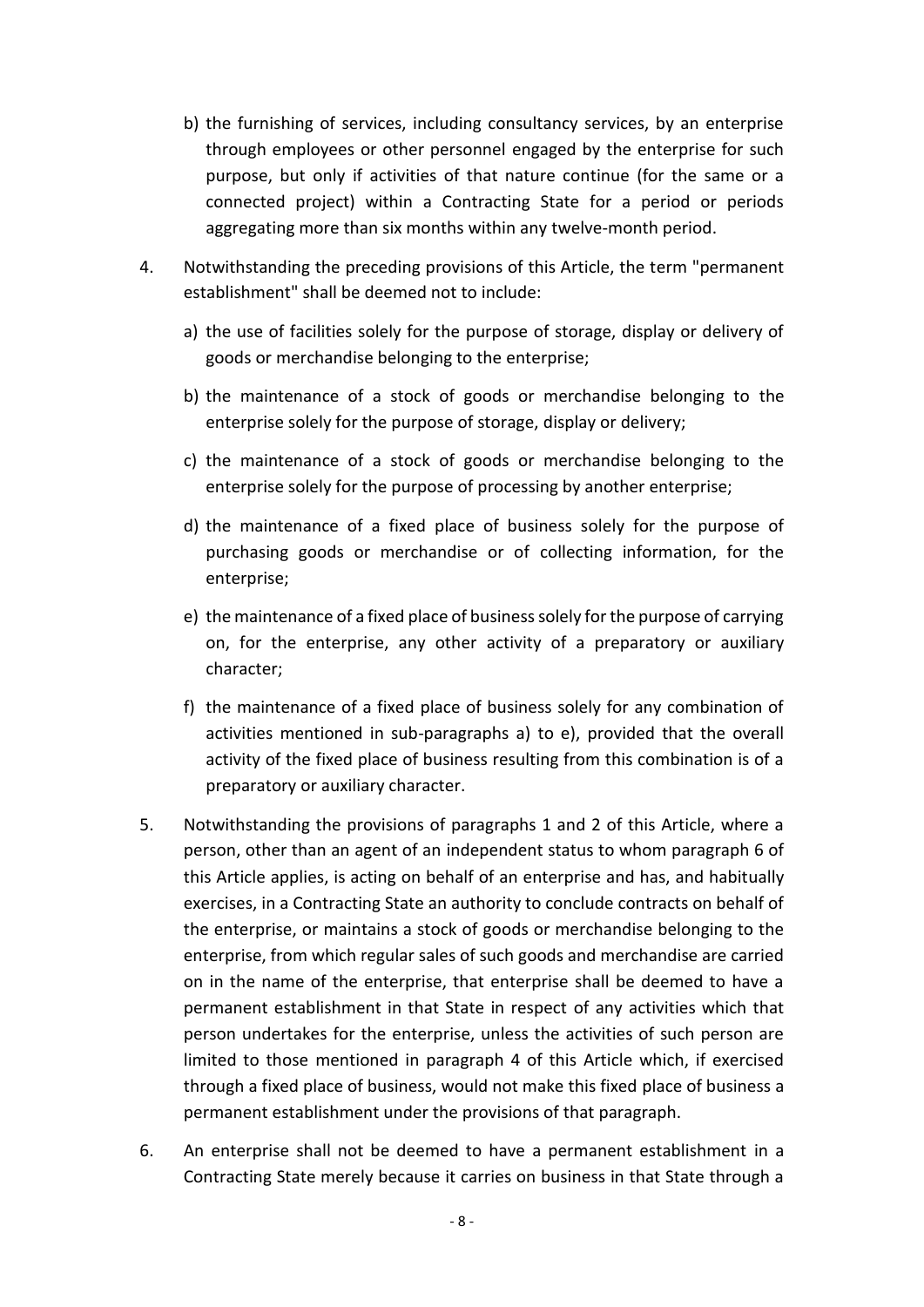broker, general commission agent or any other agent of an independent status, provided that such persons are acting in the ordinary course of their business.

7. The fact that a company which is a resident of a Contracting State controls or is controlled by a company which is a resident of the other Contracting State, or which carries on business in that other State (whether through a permanent establishment or otherwise), shall not of itself constitute either company a permanent establishment of the other.

#### **Article 6**

#### **Income from immovable property**

- 1. Income derived by a resident of a Contracting State from immovable property (including income from agriculture or forestry) situated in the other Contracting State may be taxed in that other State.
- 2. The term "immovable property" shall have the meaning which it has under the law of the Contracting State in which the property in question is situated. The term shall in any case include property accessory to immovable property, livestock and equipment used in agriculture and forestry, rights to which the provisions of general law respecting landed property apply, usufruct of immovable property and rights to variable or fixed payments as consideration for the working of, or the right to work, mineral deposits, sources and other natural resources. Ships, boats and aircraft shall not be regarded as immovable property.
- 3. The provisions of paragraph 1 of this Article shall apply to income derived from the direct use, letting, or use in any other form of immovable property.
- 4. The provisions of paragraphs 1 and 3 of this Article shall also apply to the income from immovable property of an enterprise and to income from immovable property used for the performance of independent personal services.

# **Article 7**

#### **Business profits**

- 1. The profits of an enterprise of a Contracting State shall be taxable only in that State unless the enterprise carries on business in the other Contracting State through a permanent establishment situated therein. If the enterprise carries on business as aforesaid, the profits of the enterprise may be taxed in the other State but only so much of them as is attributable to that permanent establishment.
- 2. Subject to the provisions of paragraph 3 of this Article, where an enterprise of a Contracting State carries on business in the other Contracting State through a permanent establishment situated therein, there shall in each Contracting State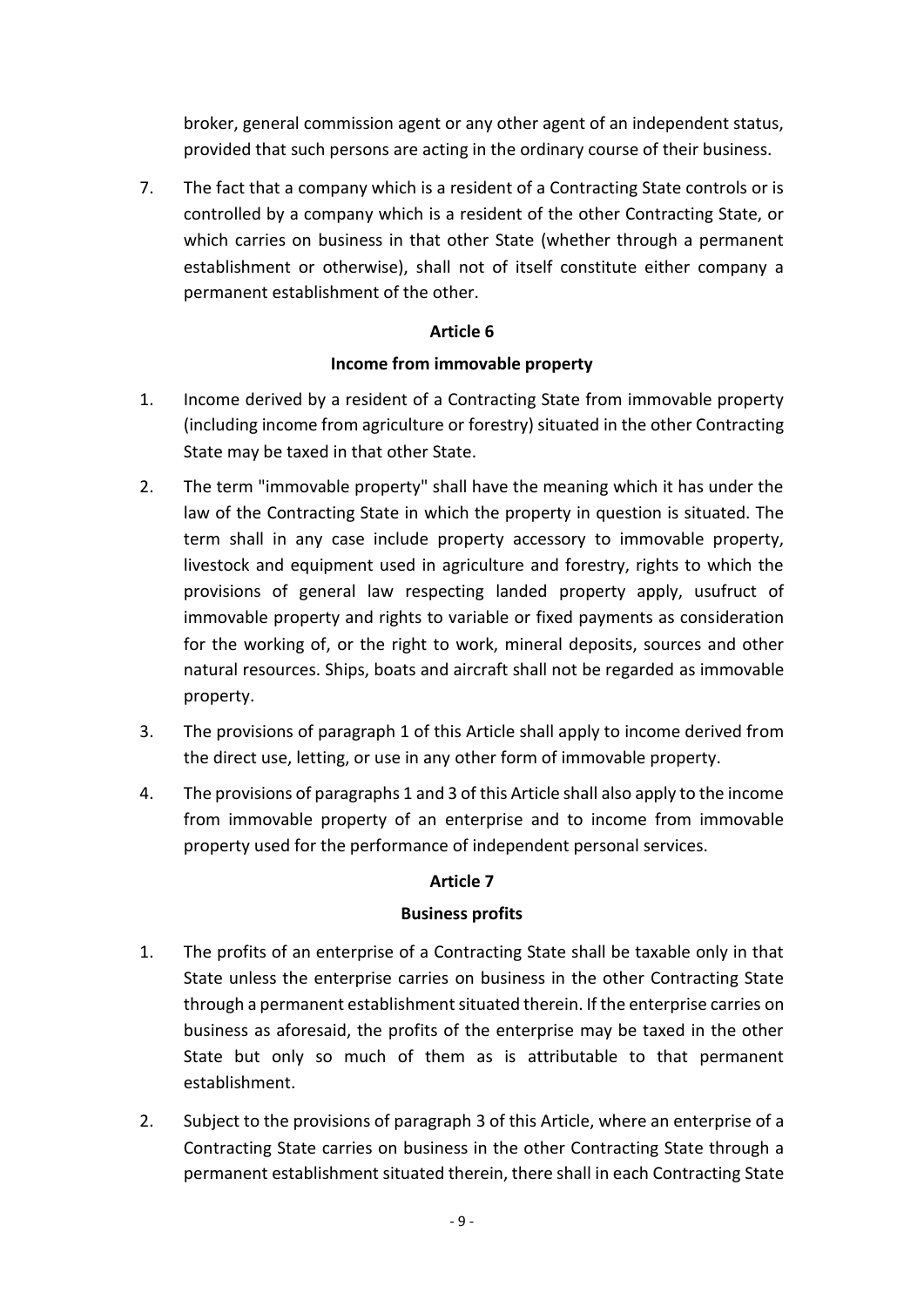be attributed to that permanent establishment the profits which it might be expected to make if it were a distinct and separate enterprise engaged in the same or similar activities under the same or similar conditions and dealing wholly independently with the enterprise of which it is a permanent establishment.

- 3. In determining the profits of a permanent establishment, there shall be allowed as deductions expenses which are incurred for the purposes of the permanent establishment, including executive and general administrative expenses so incurred, whether in the State in which the permanent establishment is situated or elsewhere. However, no such deduction shall be allowed in respect of amounts, if any, paid (otherwise than towards reimbursement of actual expenses) by the permanent establishment to the enterprise or any of its other offices, by way of royalties, fees or other similar payments in return for the use of patents or other rights, or by way of commission, for specific services performed or for management, or, except in case of a banking enterprise, by way of interest on money lent to the permanent establishment by the enterprise.
- 4. Insofar as it has been customary in a Contracting State to determine, according to its laws, the profits to be attributed to a permanent establishment on the basis of an apportionment of the total profits of the enterprise to its various parts, nothing in paragraph 2 of this Article shall preclude that Contracting State from determining the profits to be taxed by such an apportionment as may be customary; the method of apportionment adopted shall, however, be such that the result shall be in accordance with the principles contained in this Article.
- 5. No profits shall be attributed to a permanent establishment by reason of the mere purchase by that permanent establishment of goods or merchandise for the enterprise.
- 6. For the purposes of the preceding paragraphs, the profits to be attributed to the permanent establishment shall be determined by the same method year by year unless there is good and sufficient reason to the contrary.
- 7. Where profits include items of income which are dealt with separately in other Articles of this Convention, then the provisions of those Articles shall not be affected by the provisions of this Article.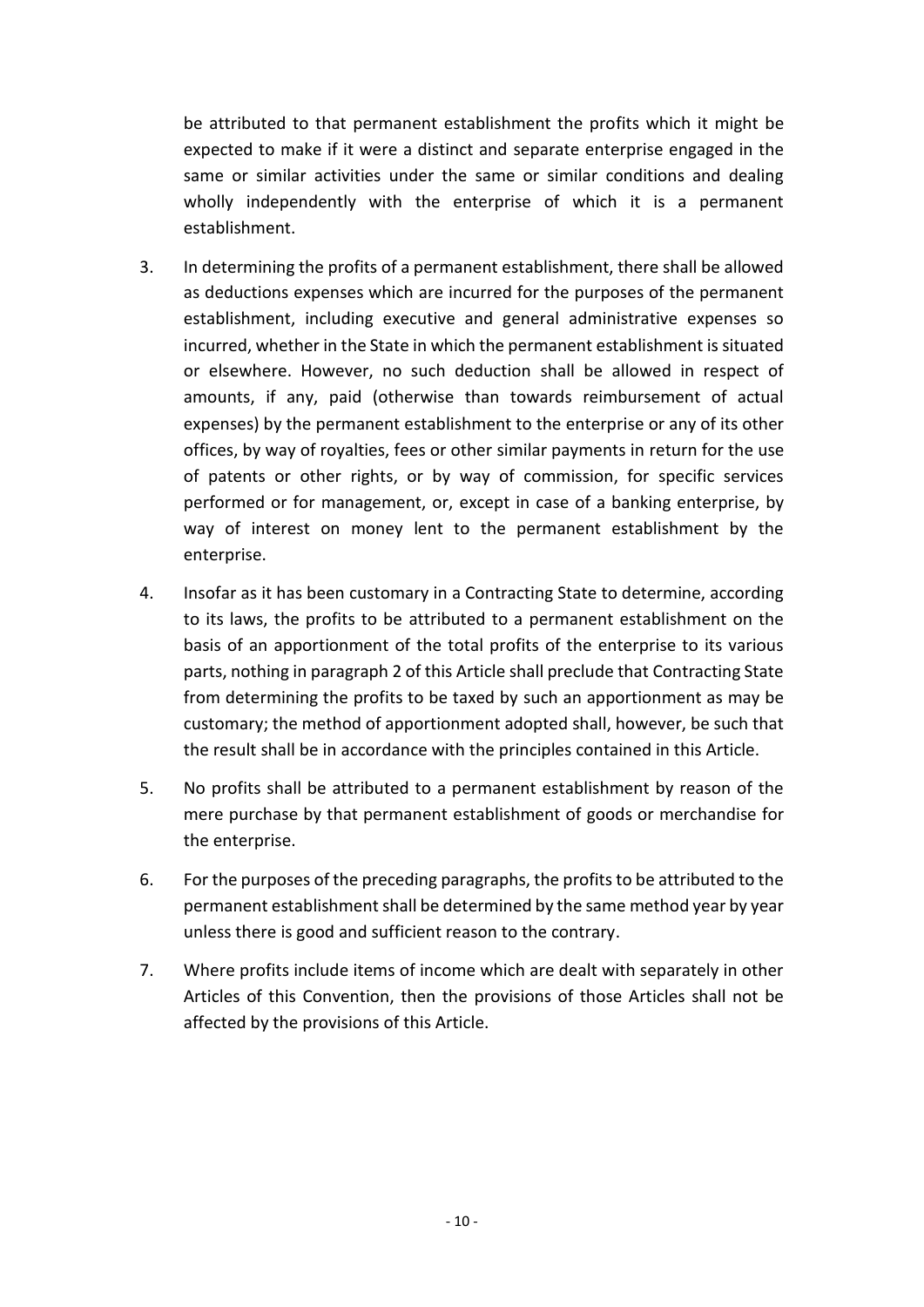#### **International transport**

- 1. Profits derived by a resident of a Contracting State from the operation of ships, boats or aircraft in international traffic shall be taxable only in that State.
- 2. For the purposes of this Article, profits from the operation of ships or aircraft in international traffic include:
	- a) income from the rental on a bareboat basis of ships or aircraft; and
	- b) profits from the use, maintenance or rental of containers (including trailers and related equipment for the transport of containers) used for the transport of goods or merchandise;

where such rental or such use, maintenance or rental, as the case may be, is incidental to the operation of ships or aircraft in international traffic.

3. Where profits within paragraph 1 of this Article are derived by a resident of a Contracting State from participation in a pool, a joint business or an international operating agency, the profits attributable to that resident shall be taxable only in the Contracting State of which he is a resident.

#### **Article 9**

#### **Associated enterprises**

- 1. Where:
	- a) an enterprise of a Contracting State participates directly or indirectly in the management, control or capital of an enterprise of the other Contracting State; or
	- b) the same persons participate directly or indirectly in the management, control or capital of an enterprise of a Contracting State and an enterprise of the other Contracting State,

and in either case conditions are made or imposed between the two enterprises in their commercial or financial relations which differ from those which would be made between independent enterprises, then any profits which would, but for those conditions, have accrued to one of the enterprises, but by reason of those conditions, have not so accrued, may be included by a Contracting State in the profits of that enterprise and taxed accordingly.

2. Where a Contracting State includes in the profits of an enterprise of that State and taxes accordingly - profits on which an enterprise of the other Contracting State has been charged to tax in that other State and the profits so included are profits which would have accrued to the enterprise of the first-mentioned State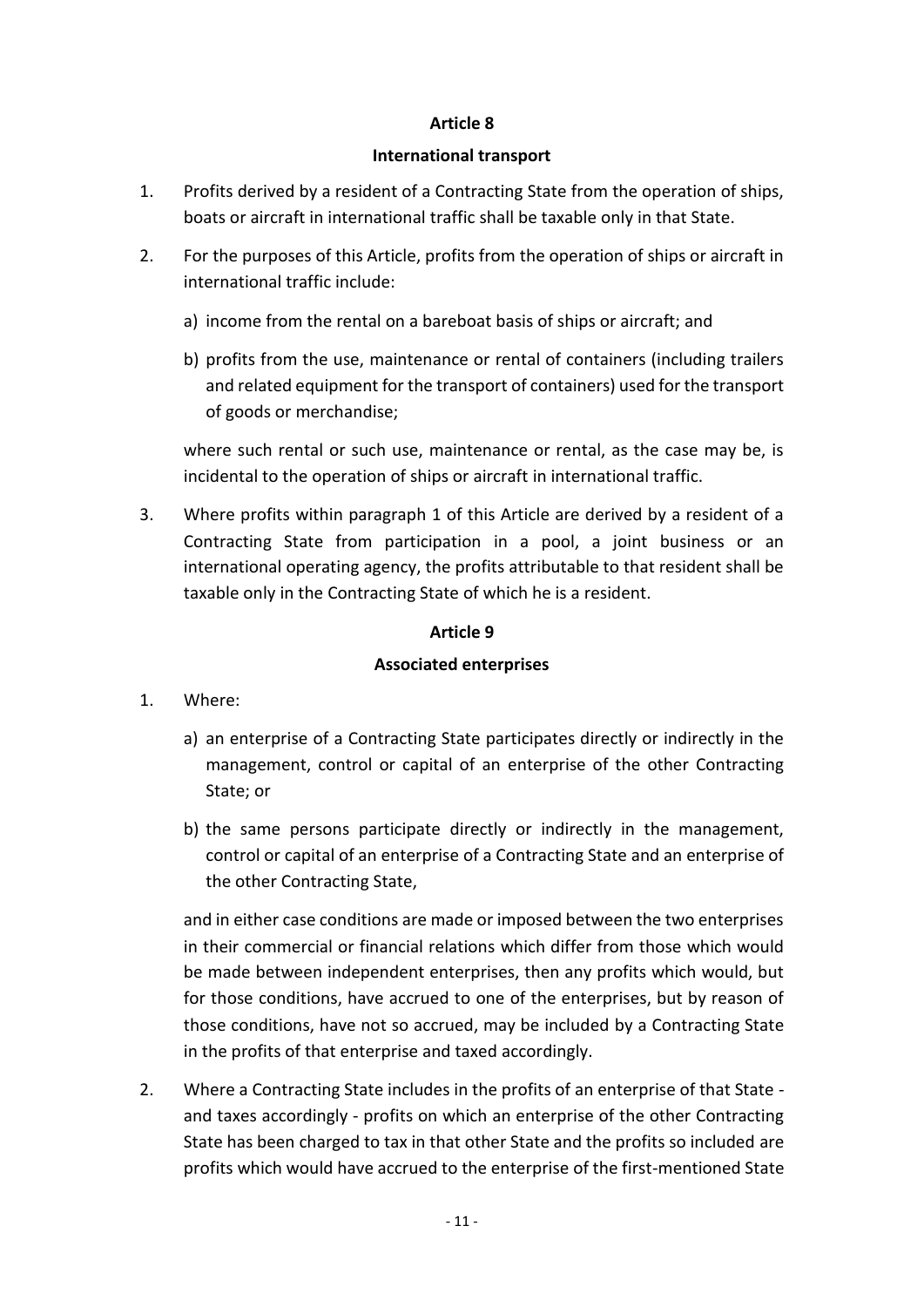if the conditions made between the two enterprises had been those which would have been between independent enterprises, then that other State shall make an appropriate adjustment to the amount of the tax charged therein on those profits. In determining such adjustment, due regard shall be had to the other provisions of this Convention and the competent authorities of the Contracting States shall if necessary consult each other.

#### **Article 10**

#### **Dividends**

- 1. Dividends paid by a company which is a resident of a Contracting State to a resident of the other Contracting State may be taxed in that other State.
- 2. However, dividends paid by a company which is a resident of a Contracting State may also be taxed in that State according to the laws of that State, but if the beneficial owner of the dividends is a resident of the other Contracting State, the tax so charged shall not exceed:
	- a) 5 per cent of the gross amount of the dividends if the beneficial owner is a company (other than a partnership) which holds directly at least 20 per cent of the capital of the company paying the dividends;
	- b) 15 per cent of the gross amount of the dividends in all other cases.

This paragraph shall not affect the taxation of the company in respect of the profits out of which the dividends are paid.

- 3. The term "dividends" as used in this Article means income from shares, or other rights, not being debt-claims, participating in profits, as well as income from other corporate rights which is subjected to the same taxation treatment as income from shares by the laws of the State of which the company making the distribution is a resident.
- 4. The provisions of paragraphs 1, 2 and 3 of this Article shall not apply if the beneficial owner of the dividends, being a resident of a Contracting State, carries on business in the other Contracting State of which the company paying the dividends is a resident, through a permanent establishment situated therein, or performs in that other State independent personal services from a fixed base situated therein, and the holding in respect of which the dividends are paid is effectively connected with such permanent establishment or fixed base. In such case the provisions of Article 7 or Article 14 of this Convention, as the case may be, shall apply.
- 5. Where a company which is a resident of a Contracting State derives profits or income from the other Contracting State, that other State may not impose any tax on the dividends paid by the company, except insofar as such dividends are paid to a resident of that other State or insofar as the holding in respect of which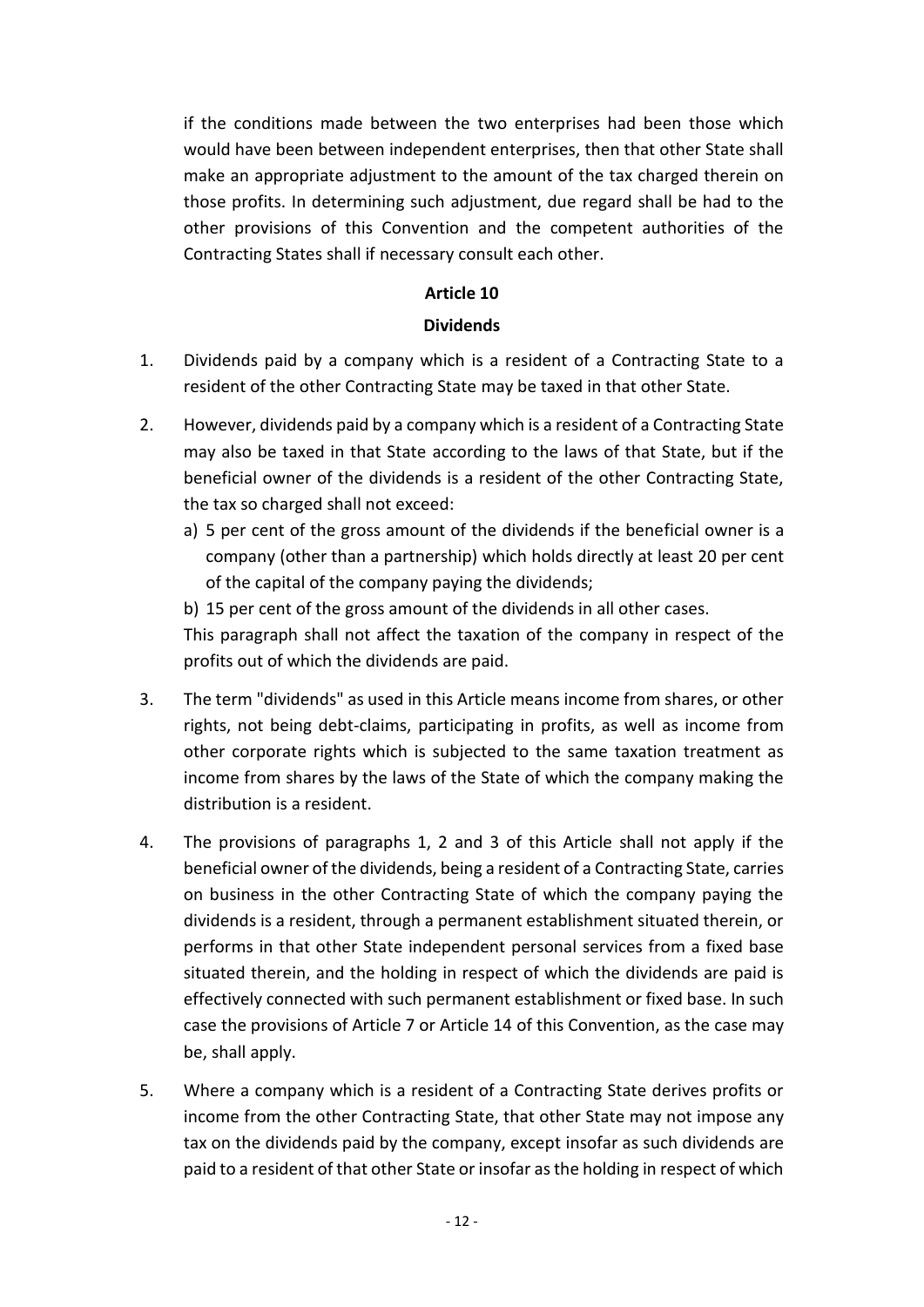the dividends are paid is effectively connected with a permanent establishment or a fixed base situated in that other State, nor subject the company's undistributed profits to a tax on the company's undistributed profits, even if the dividends paid or the undistributed profits consist wholly or partly of profits or income arising in such other State.

#### **Article 11**

#### **Interest**

- 1. Interest arising in a Contracting State and paid to a resident of the other Contracting State may be taxed in that other State.
- 2. However, interest arising in a Contracting State may also be taxed in that State according to the laws of that State, but if the beneficial owner of the interest is a resident of the other Contracting State, the tax so charged shall not exceed:
	- a) 5 per cent of the gross amount of the interest, in the case of interest arising in a Contracting State and paid on any loans of whatever kind granted by a bank or any other financial institution of the other State, including investment banks and saving banks;
	- b) 10 per cent of the gross amount of the interest in all other cases.
- 3. Notwithstanding the provisions of paragraph 2 of this Article, interest arising in a Contracting State paid to a resident of the other Contracting State who is the beneficial owner, shall be exempt from tax in the first-mentioned State if it was paid in respect of a loan made, guaranteed or insured, or in respect of any other debt-claim or credit guaranteed or insured on behalf of the other Contracting State by its authorized organ.
- 4. The term "interest" as used in this Article means income from debt-claims of every kind, whether or not secured by mortgage and whether or not carrying a right to participate in the debtor's profits, and in particular, income from government securities and income from bonds or debentures, including premiums and prizes attaching to such securities, bonds or debentures.
- 5. The provisions of paragraphs 1, 2 and 3 of this Article shall not apply if the beneficial owner of the interest, being a resident of a Contracting State, carries on business in the other Contracting State in which the interest arises, through a permanent establishment situated therein, or performs in that other State independent personal services from a fixed base situated therein, and the debtclaim in respect of which the interest is paid is effectively connected with such permanent establishment or fixed base. In such case the provisions of Article 7 or Article 14 of this Convention, as the case may be, shall apply.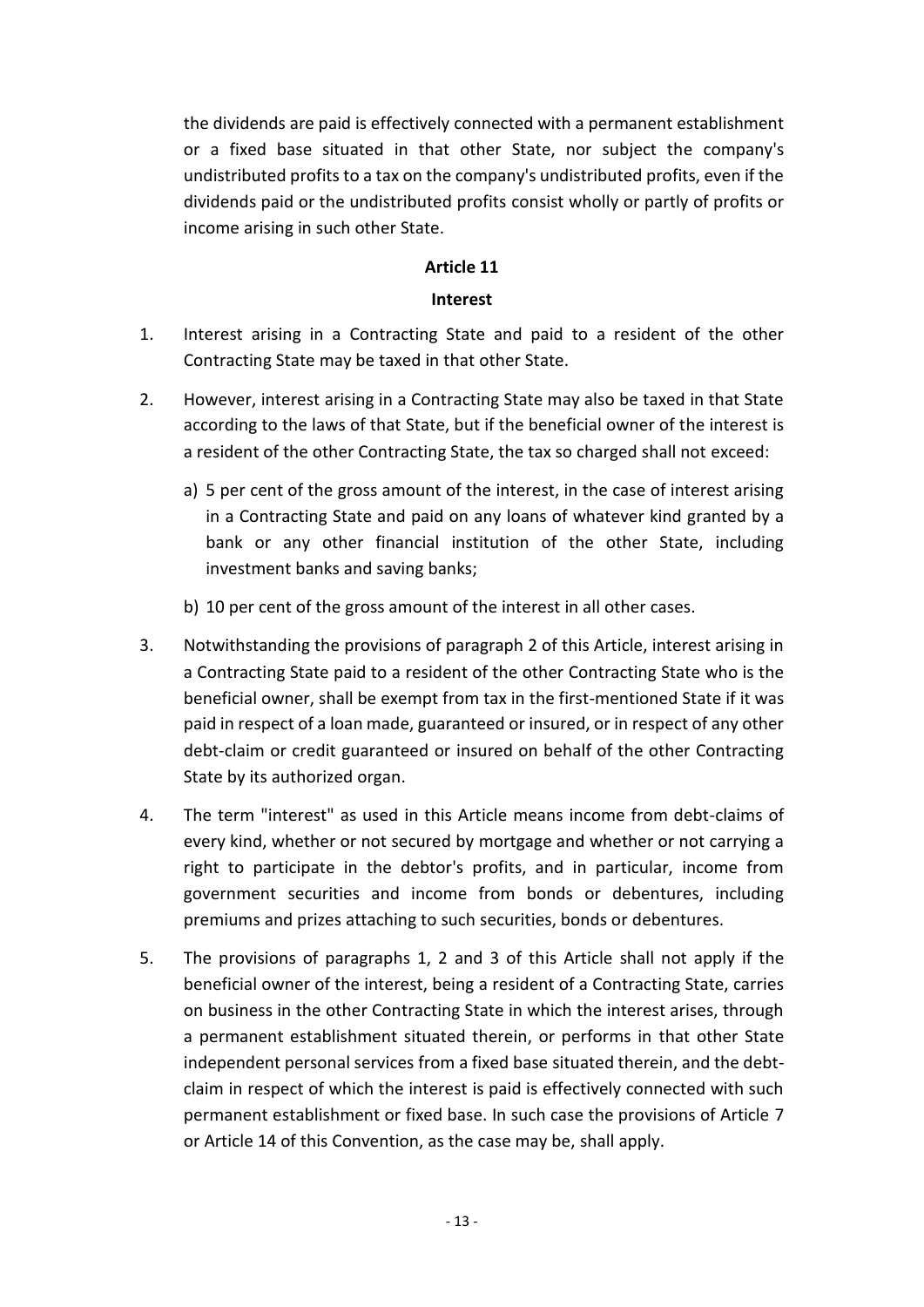- 6. Interest shall be deemed to arise in a Contracting State when the payer is a resident of that State. Where, however, the person paying the interest, whether he is a resident of a Contracting State or not, has in a Contracting State a permanent establishment or a fixed base in connection with which the indebtedness on which the interest is paid was incurred, and such interest is borne by such permanent establishment or fixed base, then such interest shall be deemed to arise in the State in which the permanent establishment or fixed base is situated.
- 7. Where, by reason of a special relationship between the payer and the beneficial owner or between both of them and some other person, the amount of the interest, having regard to the debt-claim for which it is paid, exceeds the amount which would have been agreed upon by the payer and the beneficial owner in the absence of such relationship, the provisions of this Article shall apply only to the last-mentioned amount. In such case, the excess part of the payments shall remain taxable according to the laws of each Contracting State, due regard being had to the other provisions of this Convention.

#### **Royalties**

- 1. Royalties arising in a Contracting State and paid to a resident of the other Contracting State may be taxed in that other State.
- 2. However, royalties arising in a Contracting State may also be taxed in that State according to the laws of that State, but if the beneficial owner of the royalties is a resident of the other Contracting State, the tax so charged shall not exceed:
	- a) 5 per cent of the gross amount of the payments referred to in sub-paragraph a) of paragraph 3 of this Article;
	- b) 10 per cent of the gross amount of the payments referred to in sub-paragraph b) of paragraph 3 of this Article.
- 3. The term "royalties" as used in this Article means payments of any kind received as a consideration for:
	- a) the use of, or the right to use, any patent, trade mark, design or model, plan, secret formula or process, or for information (know-how) concerning industrial, commercial or scientific experience;
	- b) the use of, or the right to use, any copyright of literary, artistic or scientific work (including cinematograph films, and films or tapes for radio or television broadcasting).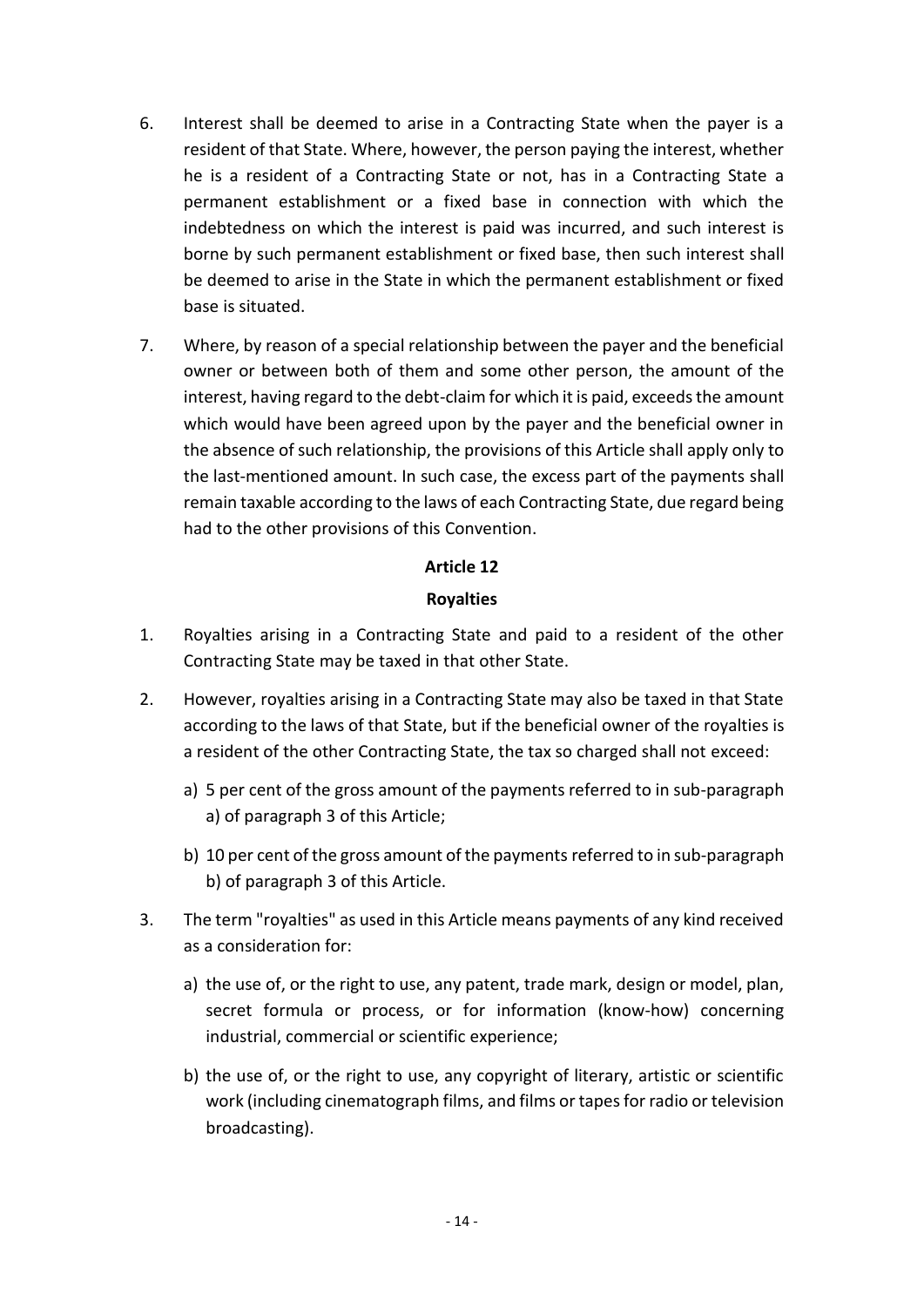- 4. The provisions of paragraphs 1 and 2 of this Article shall not apply if the beneficial owner of the royalties, being a resident of a Contracting State, carries on business in the other Contracting State in which the royalties arise, through a permanent establishment situated therein, or performs in that other State independent personal services from a fixed base situated therein, and the right or property in respect of which the royalties are paid is effectively connected with such permanent establishment or fixed base. In such case the provisions of Article 7 or Article 14 of this Convention, as the case may be, shall apply.
- 5. Royalties shall be deemed to arise in a Contracting State when the payer is a resident of that State. Where, however, the person paying the royalties, whether he is a resident of a Contracting State or not, has in a Contracting State a permanent establishment or a fixed base in connection with which the indebtedness on which the royalties are paid was incurred, and such royalties are borne by such permanent establishment or fixed base, then such royalties shall be deemed to arise in the State in which the permanent establishment or fixed base is situated.
- 6. Where, by reason of a special relationship between the payer and the beneficial owner or between both of them and some other person, the amount of the royalties, having regard to the use, right or information for which they are paid, exceeds, for whatever reason, the amount which would have been agreed upon by the payer and the beneficial owner in the absence of such relationship, the provisions of this Article shall apply only to the last-mentioned amount. In such case, the excess part of the payments shall remain taxable according to the laws of each Contracting State, due regard being had to the other provisions of this Convention.

#### **Capital gains**

- 1. Gains derived by a resident of a Contracting State from the alienation of immovable property referred to in Article 6 of this Convention and situated in the other Contracting State may be taxed in that other State.
- 2. Gains derived by a resident of a Contracting State from the alienation of:
	- a) shares, other than shares quoted on an approved Stock Exchange, deriving their value or the greater part of their value directly or indirectly from immovable property situated in the other Contracting State, or
		- b) an interest in a partnership the assets of which consist principally of immovable property situated in the other Contracting State, or of shares referred to in sub-paragraph a) above,

may be taxed in that other State.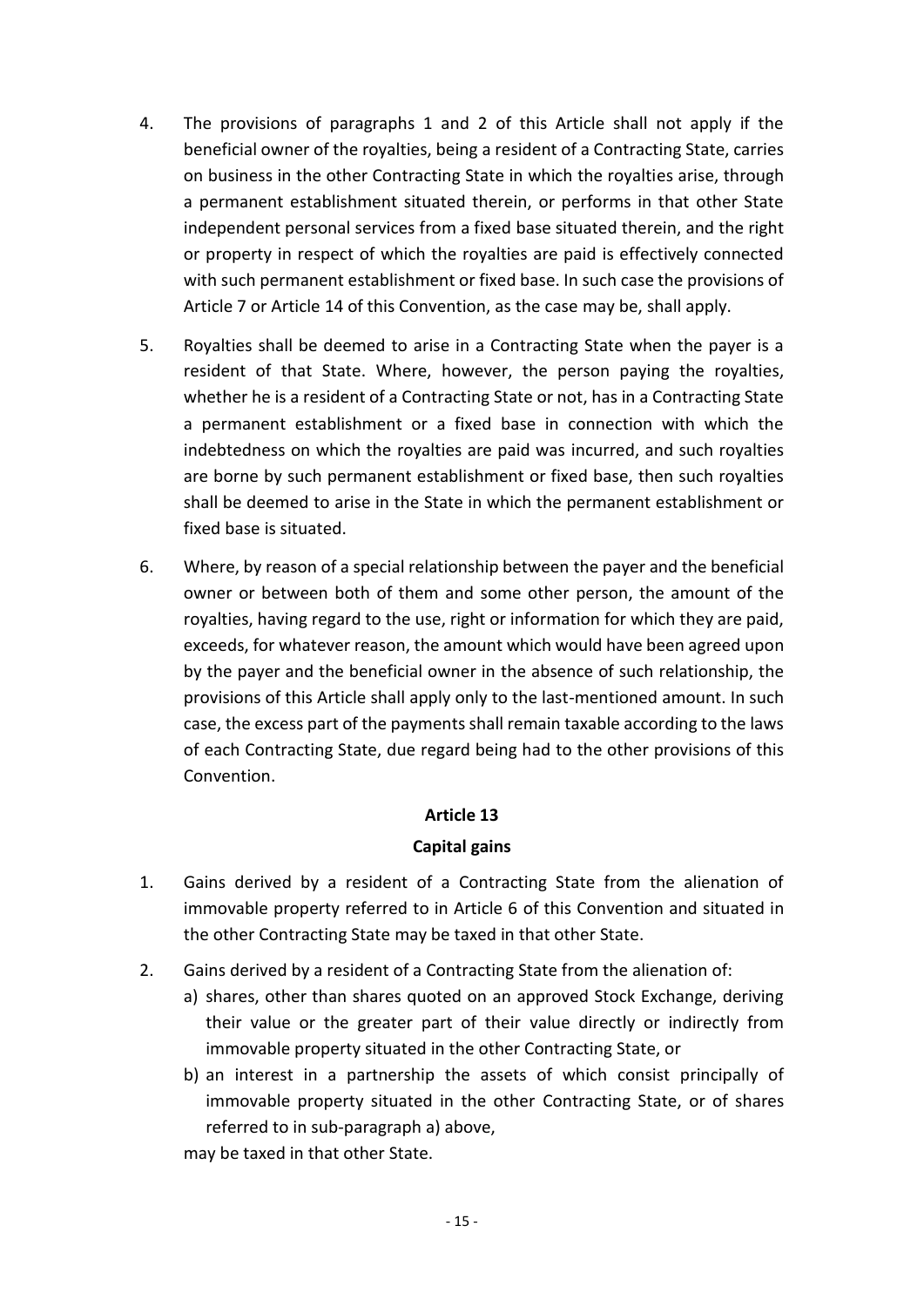- 3. Gains from the alienation of movable property forming part of the business property of a permanent establishment which an enterprise of a Contracting State has in the other Contracting State or of movable property pertaining to a fixed base available to a resident of a Contracting State in the other Contracting State for the purpose of performing independent personal services, including such gains from the alienation of such a permanent establishment (alone or with the whole enterprise) or of such fixed base, may be taxed in that other State.
- 4. Gains from the alienation of ships, boats or aircraft operated in international traffic by an enterprise of a Contracting State or movable property pertaining to the operation of such ships, boats or aircraft, shall be taxable only in that Contracting State.
- 5. Gains from the alienation of any property other than that referred to in paragraphs 1, 2, 3 and 4 of this Article shall be taxable only in the Contracting State of which the alienator is a resident.

# **Independent personal services**

- 1. Income derived by a resident of a Contracting State in respect of professional services or other activities of an independent character shall be taxable only in that State unless he has a fixed base regularly available to him in the other Contracting State for the purpose of performing his activities. If he has such a fixed base, the income may be taxed in the other State but only so much of it as is attributable to that fixed base.
- 2. The term "professional services" includes especially independent scientific, literary, artistic, educational or teaching activities as well as the independent activities of physicians, lawyers, engineers, architects, dentists and accountants.

#### **Article 15**

#### **Dependent personal services**

- 1. Subject to the provisions of Articles 16, 18, 19 and 20 of this Convention, salaries, wages and other similar remuneration derived by a resident of a Contracting State in respect of an employment shall be taxable only in that State unless the employment is exercised in the other Contracting State. If the employment is so exercised, such remuneration as is derived therefrom may be taxed in that other State.
- 2. Notwithstanding the provisions of paragraph 1 of this Article, remuneration derived by a resident of a Contracting State in respect of an employment exercised in the other Contracting State shall be taxable only in the firstmentioned State if: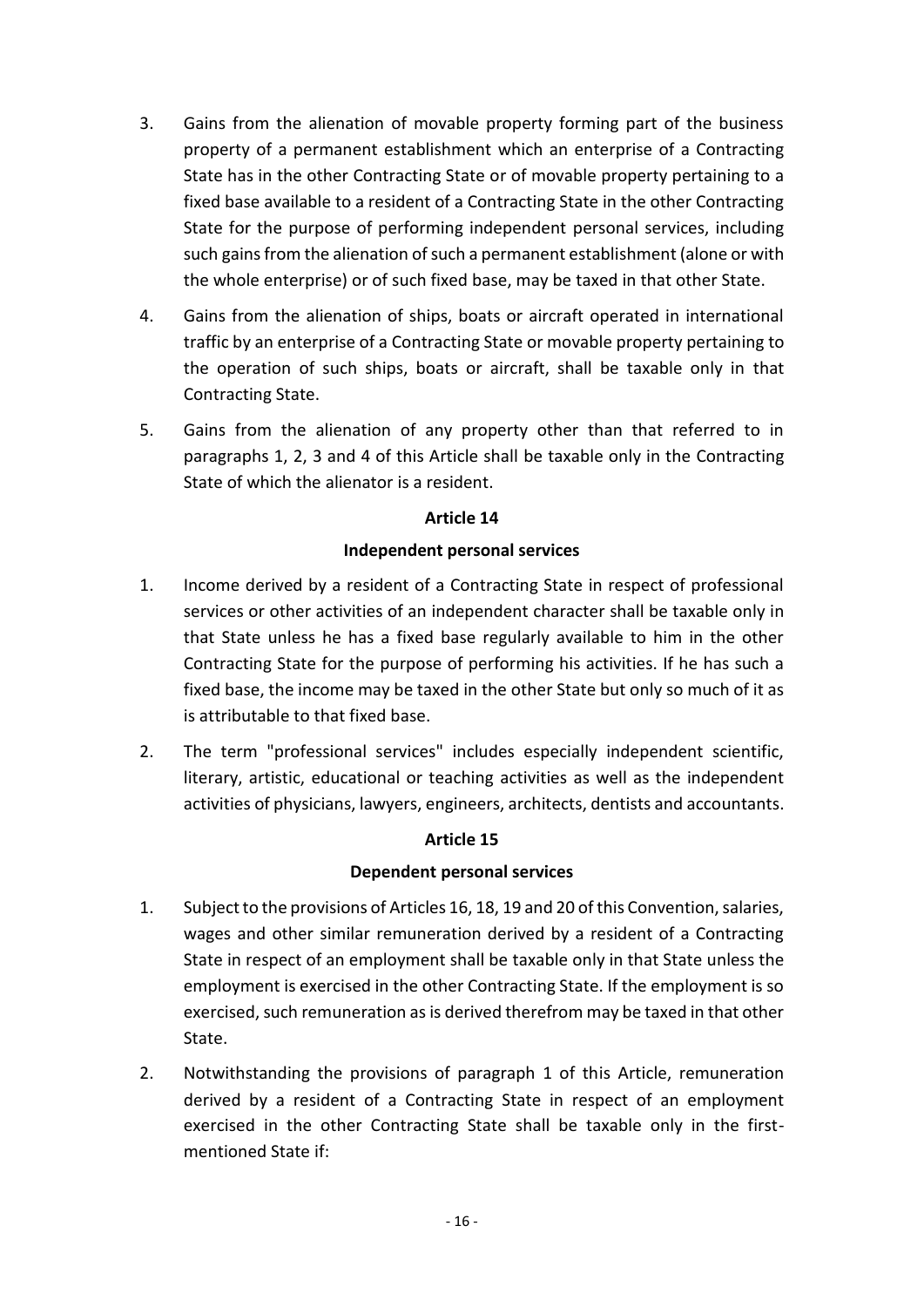- a) the recipient is present in the other State for a period or periods not exceeding in the aggregate 183 days in any twelve-month period commencing or ending in the calendar year concerned; and
- b) the remuneration is paid by, or on behalf of, an employer who is not a resident of the other State; and
- c) the remuneration is not borne by a permanent establishment or a fixed base which the employer has in the other State.
- 3. Notwithstanding the preceding provisions of this Article, remuneration derived in respect of an employment exercised aboard a ship, a boat or aircraft operated in international traffic, may be taxed in the Contracting State of which the enterprise operating the ship, boat or aircraft is a resident.

# **Directors' fees**

Directors' fees and other similar payments derived by a resident of a Contracting State in his capacity as a member of the board of directors or any other similar organ of a company which is a resident of the other Contracting State may be taxed in that other State.

# **Article 17**

#### **Artistes and sportsmen**

- 1. Notwithstanding the provisions of Articles 14 and 15 of this Convention, income derived by a resident of a Contracting State as an entertainer, such as a theatre, motion picture, radio or television artiste, or a musician, or as a sportsman, from his personal activities as such exercised in the other Contracting State, may be taxed in that other State.
- 2. Where income in respect of personal activities exercised by an entertainer or a sportsman in his capacity as such accrues not to the entertainer or sportsman himself but to another person, that income may, notwithstanding the provisions of Articles 7, 14 and 15 of this Convention, be taxed in the Contracting State in which the activities of the entertainer or sportsman are exercised.
- 3. Notwithstanding the provisions of paragraphs 1 and 2 of this Article, income referred to in this Article shall be exempt from tax in the Contracting State in which the activities of the entertainer or sportsman are exercised, if such activities are substantially financed from the public funds of one or both of the Contracting States, or are carried on under culture co-operation agreement between the Contracting States.

#### **Article 18**

#### **Pensions**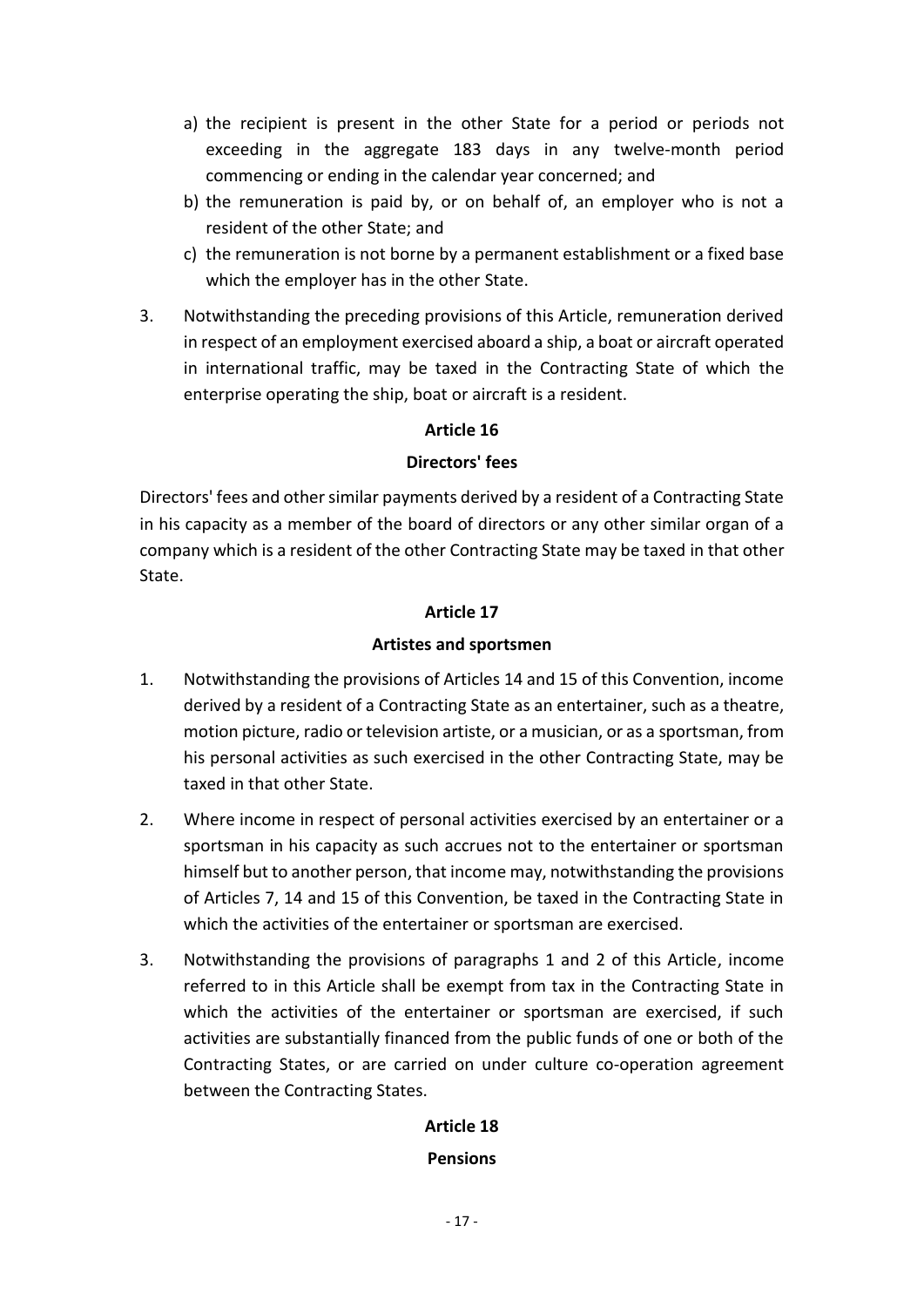- 1. Subject to the provisions of paragraph 2 of Article 19 of this Convention, pensions and other similar remuneration paid to a resident of a Contracting State in consideration of past employment shall be taxable only in that State.
- 2. Notwithstanding the provisions of paragraph 1 of this Article, pensions and payments made under the social security legislation or under a State Pension Plan of a Contracting State, shall be taxable only in that State.

#### **Government service**

- 1. a) Remuneration, other than a pension, paid by a Contracting State or a political subdivision or a local authority thereof to an individual in respect of services rendered to that State or subdivision or authority shall be taxable only in that State.
	- b) Notwithstanding the provisions of sub-paragraph a) of this paragraph, such remuneration shall be taxable only in the other Contracting State if the services are rendered in that State and the individual is a resident of that State who:
		- (i) is a national of that State; or
		- (ii) did not become a resident of that State solely for the purpose of rendering the services.
- 2. a) Any pension paid by, or out of funds created by, a Contracting State or a political subdivision or a local authority thereof to an individual in respect of services rendered to that State or subdivision or authority shall be taxable only in that State.
	- b) Notwithstanding the provisions of sub-paragraph a) of this paragraph, such pension shall be taxable only in the other Contracting State if the individual is a resident of, and a national of, that State.
- 3. The provisions of Articles 15, 16, 17 and 18 of this Convention shall apply to remuneration and pensions in respect of services rendered in connection with a business carried on by a Contracting State or a political subdivision or a local authority thereof.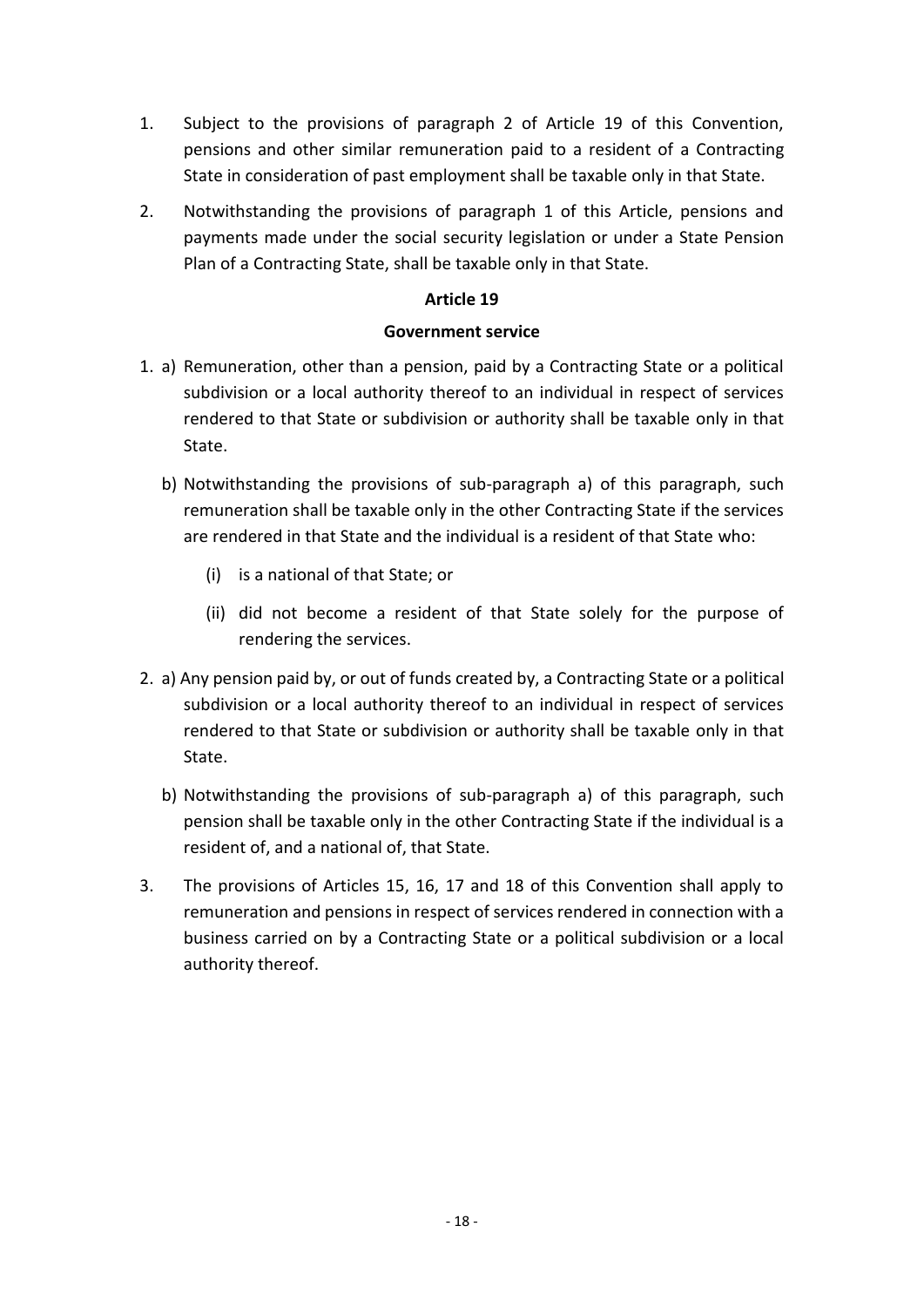#### **Students**

- 1. Payments which a student or business apprentice who is or was immediately before visiting a Contracting State a resident of the other Contracting State and who is present in the first-mentioned State solely for the purpose of his education or training receives for the purpose of his maintenance, education or training shall not be taxed in the first-mentioned State, provided that such payments arise from sources outside that State.
- 2. Income which a student or apprentice receives for his activities performed in the Contracting State in which he is present solely for the purpose of his education or training shall not be taxed in that State. This exemption shall apply only for a period of time not exceeding two years from the date he first arrives in this State for the purpose of his education or training.

#### **Article 21**

# **Other income**

- 1. Items of income of a resident of a Contracting State, wherever arising, not dealt with in the foregoing Articles of this Convention, shall be taxable only in the firstmentioned State.
- 2. The provisions of paragraph 1 of this Article shall not apply to income, other than income from immovable property as defined in paragraph 2 of Article 6 of this Convention, if the recipient of such income, being a resident of a Contracting State, carries on business in the other Contracting State through a permanent establishment situated therein, or performs in that other State independent personal services from a fixed base situated therein, and the right or property in respect of which the income is paid is effectively connected with such permanent establishment or fixed base. In such case the provisions of Article 7 or Article 14 of this Convention, as the case may be, shall apply.

#### **Article 22**

# **Capital**

- 1. Capital represented by immovable property referred to in Article 6 of this Convention, owned by a resident of a Contracting State and situated in the other Contracting State, may be taxed in that other State.
- 2. Capital represented by movable property forming part of the business property of a permanent establishment which an enterprise of a Contracting State has in the other Contracting State or by movable property pertaining to a fixed base available to a resident of a Contracting State in the other Contracting State for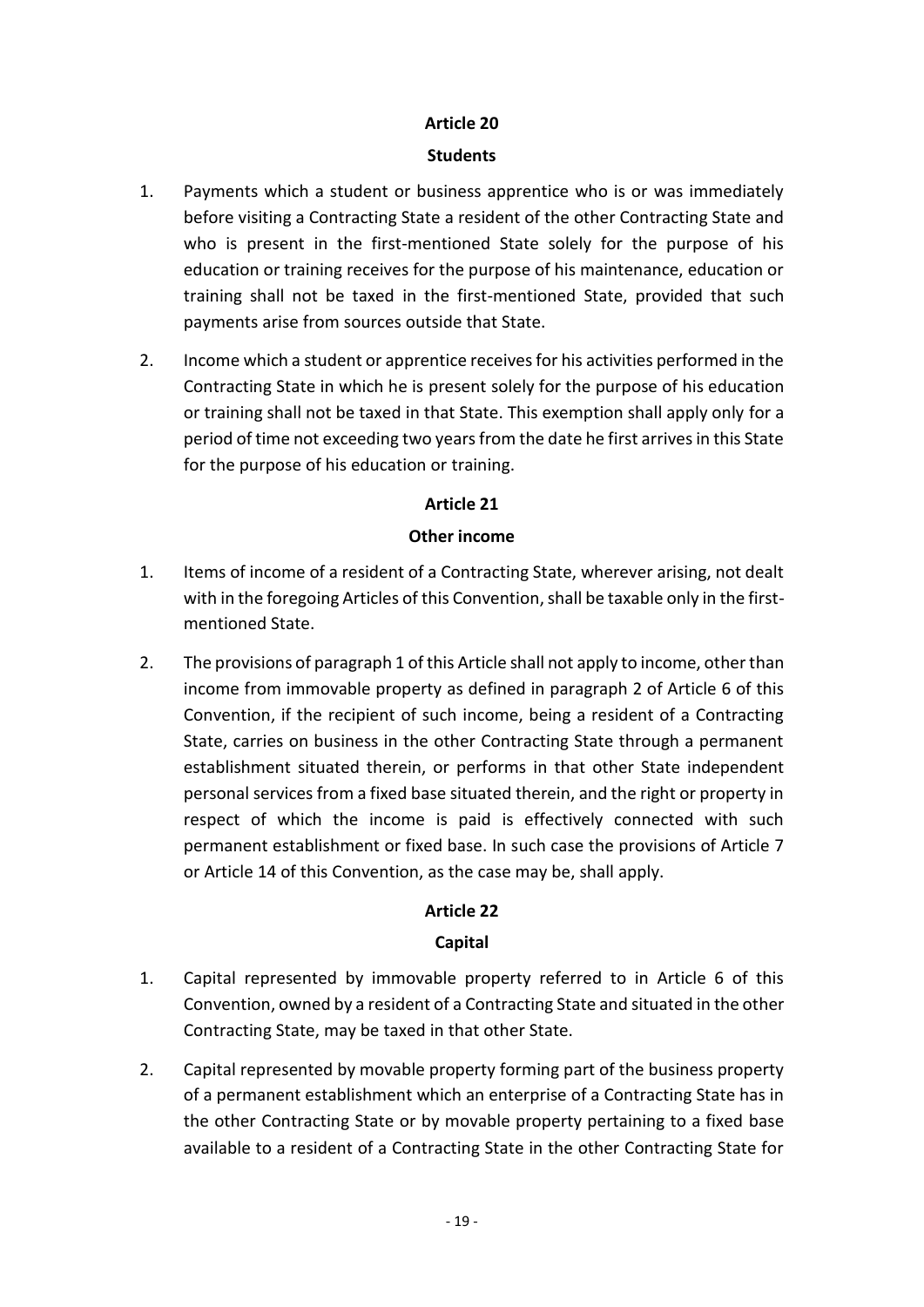the purpose of performing independent personal services, may be taxed in that other State.

- 3. Capital represented by ships, boats and aircraft operated by an enterprise of a Contracting State in international traffic, and by movable property pertaining to the operation of such ships, boats and aircraft, shall be taxable only in that Contracting State.
- 4. All other elements of capital of a resident of a Contracting State shall be taxable only in that State.

#### **Article 23**

#### **Elimination of double taxation**

- 1. Subject to the provisions of the law of Ukraine regarding the elimination of double taxation (which shall not affect the general principle hereof), Luxembourg tax paid under the laws of Luxembourg and in accordance with this Convention on profits, income from sources within or chargeable capital situated in Luxembourg shall be allowed as a credit against any Ukrainian tax computed by reference to the same profits, income or capital on which the Luxembourg tax is paid.
- 2. Subject to the provisions of the law of Luxembourg regarding the elimination of double taxation (which shall not affect the general principle hereof), double taxation shall be eliminated in Luxembourg as follows:
	- a) Where a resident of Luxembourg derives income or owns capital which, in accordance with the provisions of this Convention may be taxed in Ukraine, Luxembourg shall, subject to the provisions of sub-paragraphs b) and c), exempt such income or capital from tax.
	- b) Where a resident of Luxembourg derives income which, in accordance with the provisions of Articles 10, 11 and 12 of this Convention may be taxed in Ukraine, Luxembourg shall allow as a deduction from the tax on the income of that resident an amount equal to the tax paid in Ukraine.
	- c) Where a company which is a resident of Luxembourg derives dividends from Ukrainian sources, Luxembourg shall exempt such dividends from tax, provided that the company which is a resident of Luxembourg holds since the beginning of its accounting year directly at least 10 per cent of the capital of the company paying the dividends and if this company is subject in Ukraine to an income tax corresponding to the Luxembourg corporation tax. The above-mentioned shares in the Ukrainian company are, under the same conditions, exempt from the Luxembourg capital tax.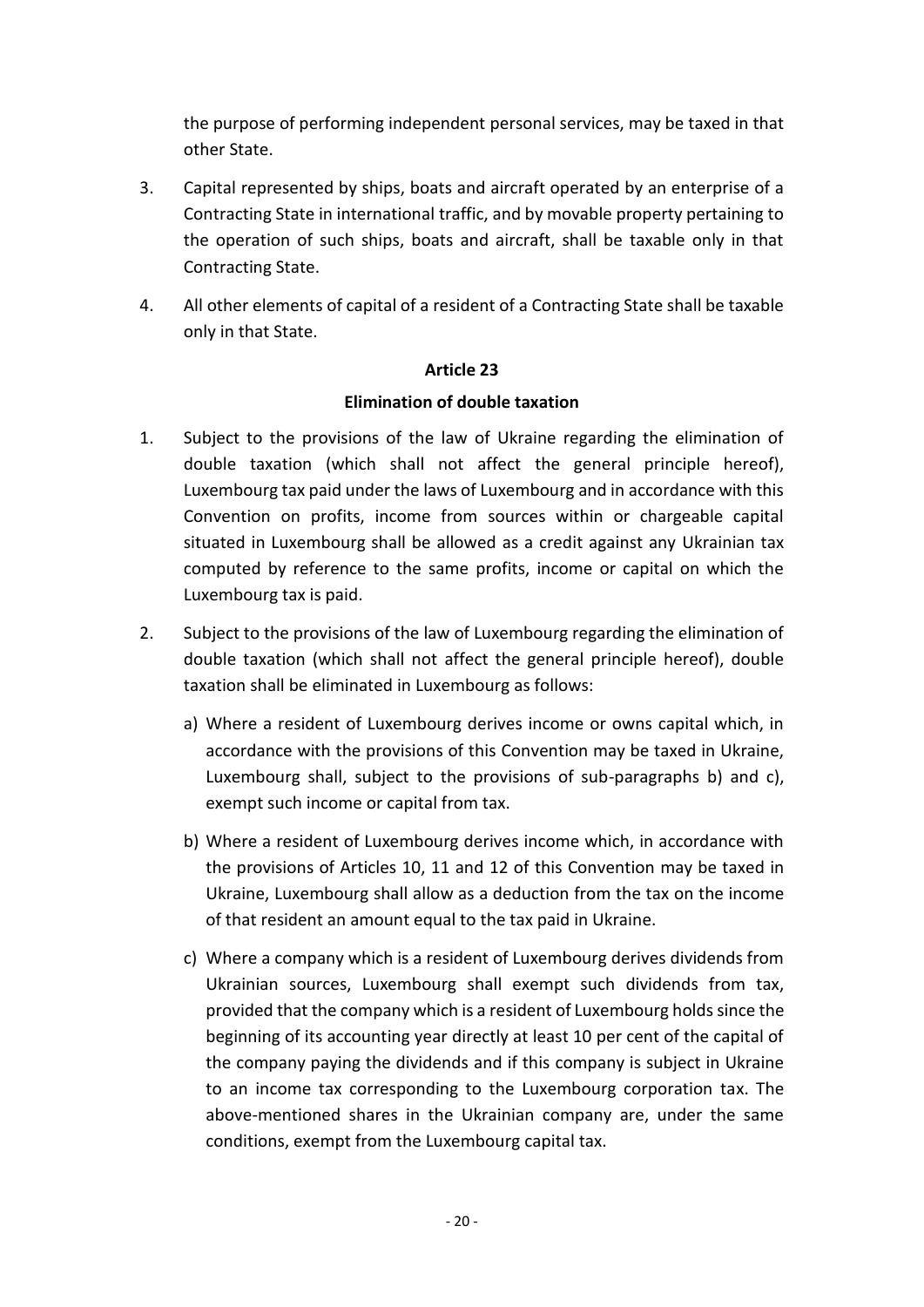- 3. The deductions provided for in a Contracting State under paragraph 1 or subparagraph b) of paragraph 2 of this Article in either case shall not exceed that part of income tax or capital tax, as computed before the deduction is given, which is attributable, as the case may be, to the income or the capital which may be taxed in that State.
- 4. Where in accordance with any provision of the Convention income derived or capital owned by a resident of a Contracting State is exempt from tax in that State, such State may nevertheless, in calculating the amount of tax on the remaining income or capital of such resident, take into account the exempted income or capital.
- 5. For the purposes of paragraphs 1 and 2 of this Article, profits, income and capital gains derived by a resident of a Contracting State which may be taxed in the other Contracting State in accordance with this Convention shall be deemed to arise from sources in that other Contracting State.

#### **Non-discrimination**

- 1. Nationals of a Contracting State shall not be subjected in the other Contracting State to any taxation or any requirement connected therewith, which is other or more burdensome than the taxation and connected requirements to which nationals of that other State in the same circumstances, in particular with respect to residence, are or may be subjected. This provision shall, notwithstanding the provisions of Article 1 of this Convention, also apply to persons who are not residents of one or both of the Contracting States.
- 2. Stateless persons who are residents of a Contracting State shall not be subjected in either Contracting State to any taxation or any requirement connected therewith, which is other or more burdensome than the taxation and connected requirements to which nationals of the State concerned in the same circumstances are or may be subjected.
- 3. The taxation on a permanent establishment which an enterprise of a Contracting State has in the other Contracting State shall not be less favourably levied in that other State than the taxation levied on enterprises of that other State carrying on the same activities.
- 4. Except where the provisions of paragraph 1 of Article 9, paragraph 7 of Article 11, or paragraph 6 of Article 12 of this Convention apply, interest, royalties and other disbursements paid by an enterprise of a Contracting State to a resident of the other Contracting State shall, for the purpose of determining the taxable profits of such enterprise, be deductible under the same conditions as if they had been paid to a resident of the first-mentioned State. Similarly, any debts of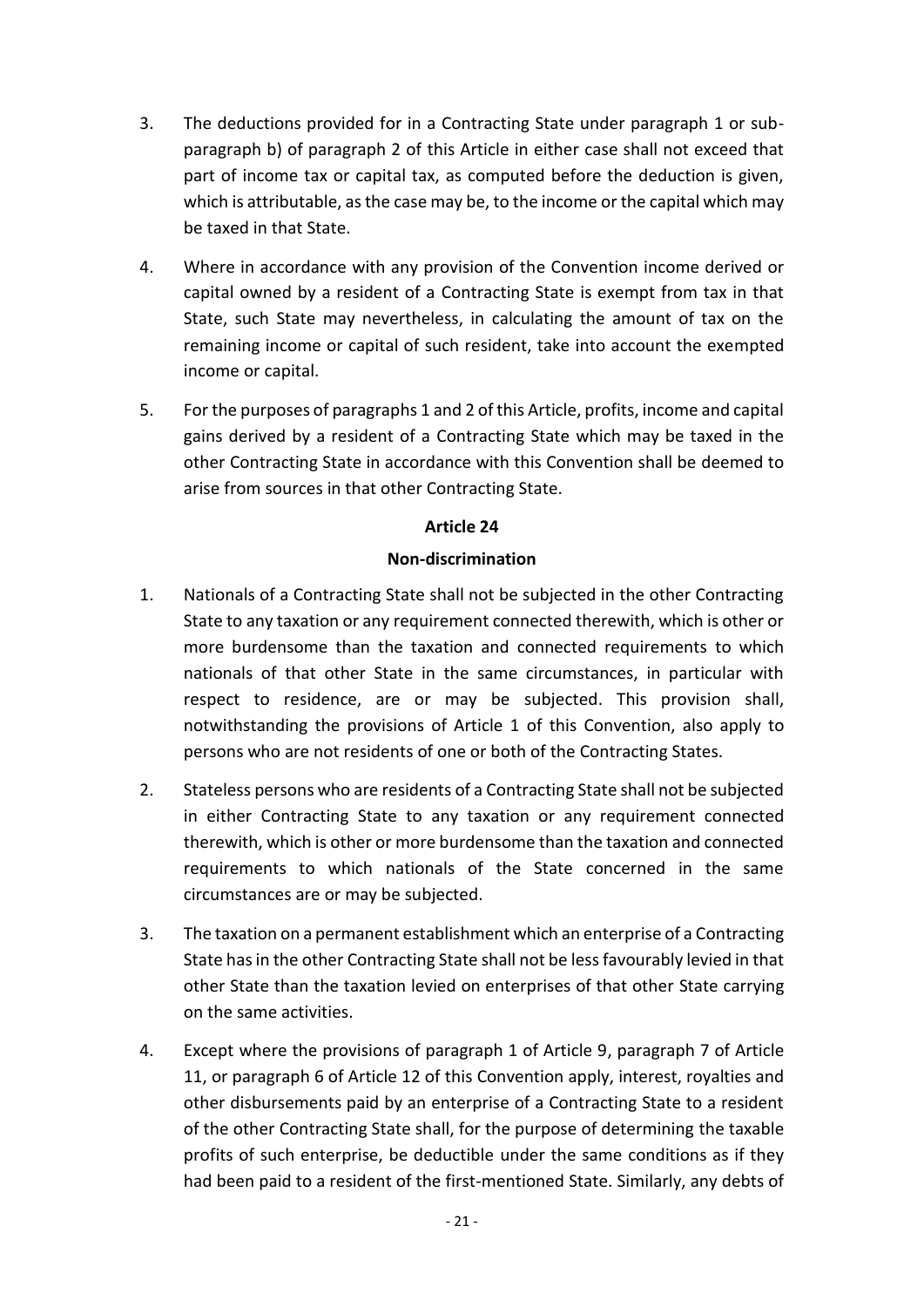an enterprise of a Contracting State to a resident of the other Contracting State shall, for the purpose of determining the taxable capital of such enterprise, be deductible under the same conditions as if they had been contracted to a resident of the first-mentioned State.

- 5. Enterprises of a Contracting State, the capital of which is wholly or partly owned or controlled, directly or indirectly, by one or more residents of the other Contracting State, shall not be subjected in the first-mentioned State to any taxation or any requirement connected therewith which is other or more burdensome than the taxation and connected requirements to which other similar enterprises of the first-mentioned State are or may be subjected.
- 6. Nothing contained in this Article shall be construed as obliging either Contracting State to grant to individuals not resident in that State any personal allowances, reliefs and reductions for taxation purposes on account of civil status or family responsibilities which it grants to its own residents or any of the personal allowances, reliefs and reductions for tax purposes which are granted to individuals so resident under the criteria not contained in general tax laws.
- 7. The provisions of this Article shall, notwithstanding the provisions of Article 2, apply to taxes of every kind and description.

#### **Article 25**

#### **Mutual agreement procedure**

1. **[The first sentence of paragraph 1 of Article 25 of this Convention is replaced by the first sentence of paragraph 1 of Article 16 of the MLI]** [Where a resident of a Contracting State considers that the actions one or both of the Contracting States result or will result for him in taxation not in accordance with the provisions of this Convention, he may, irrespective of the remedies provided by the domestic law of those States, present his case to the competent authority of the Contracting State of which he is a resident or, if his case comes under paragraph 1 of Article 24 of this Convention, to that of the Contracting State of which he is a national.]

*The following first sentence of paragraph 1 of Article 16 of the MLI replaces the first sentence of paragraph 1 of Article 25 of this Convention:<sup>1</sup>*

*ARTICLE 16 OF THE MLI – MUTUAL AGREEMENT PROCEDURE*

Where a person considers that the actions of one or both of the [*Contracting States*] result or will result for that person in taxation not in accordance with the

<u>.</u>

 $1$  In accordance with paragraph 4 of Article 35 of the MLI, Article 16 of the MLI has effect with respect to this Convention for a case presented to the competent authority of a Contracting State on or after 1 December 2019, except for cases that were not eligible to be presented as of that date under the Convention prior to its modification by the MLI, without regard to the taxable period to which the case relates.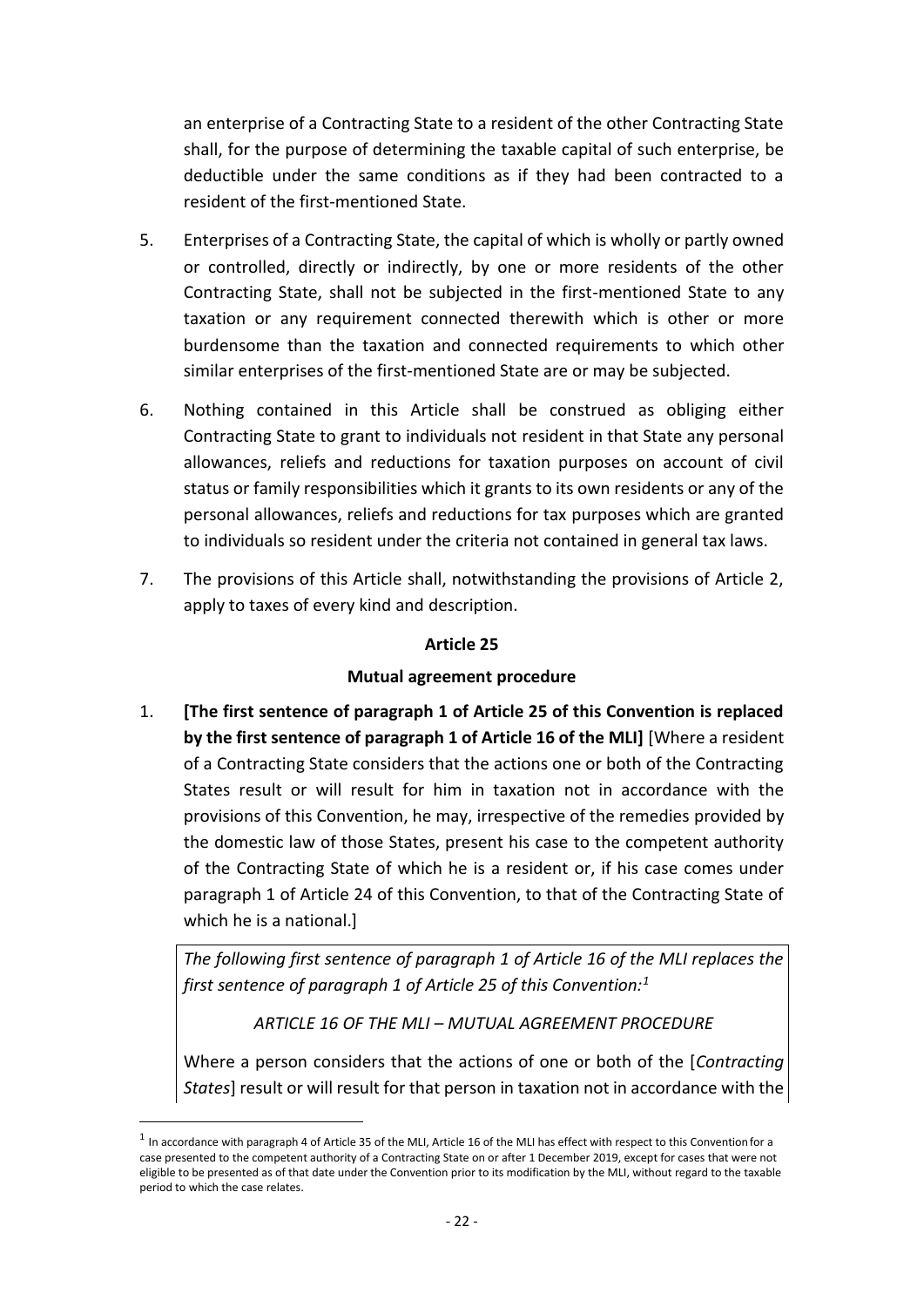provisions of [*this Convention*], that person may, irrespective of the remedies provided by the domestic law of those [*Contracting States*], present the case to the competent authority of either [*Contracting State*].

The case must be presented within three years from the first notification of the action resulting in taxation not in accordance with the provisions of this Convention.

- 2. The competent authority shall endeavour, if the objection appears to it to be justified and if it is not itself able to arrive at a satisfactory solution, to resolve the case by mutual agreement with the competent authority of the other Contracting State, with a view to the avoidance of taxation which is not in accordance with the Convention. Any agreement reached shall be implemented notwithstanding any time limits in the domestic law of the Contracting States.
- 3. The competent authorities of the Contracting States shall endeavour to resolve by mutual agreement any difficulties or doubts arising as to the interpretation or the application of the Convention.

*The following second sentence of paragraph 3 of Article 16 of the MLI applies to this Convention: 2*

*ARTICLE 16 OF THE MLI – MUTUAL AGREEMENT PROCEDURE*

They may also consult together for the elimination of double taxation in cases not provided for in [*the Convention*].

4. The competent authorities of the Contracting States may communicate with each other directly for the purpose of reaching an agreement in the sense of the preceding paragraphs.

#### **Article 26**

#### **Exchange of information**

1. The competent authorities of the Contracting States shall exchange such information as is foreseeably relevant for carrying out the provisions of this Convention or to the administration or enforcement of the domestic laws concerning taxes of every kind and description imposed on behalf of the Contracting States or of their political subdivisions or local authorities, insofar as the taxation there under is not contrary to the Convention. The exchange of information is not restricted by Articles 1 and 2.

<u>.</u>

 $^2$  In accordance with paragraph 4 of Article 35 of the MLI, Article 16 of the MLI has effect with respect to this Convention for a case presented to the competent authority of a Contracting State on or after 1 December 2019, except for cases that were not eligible to be presented as of that date under the Convention prior to its modification by the MLI, without regard to the taxable period to which the case relates.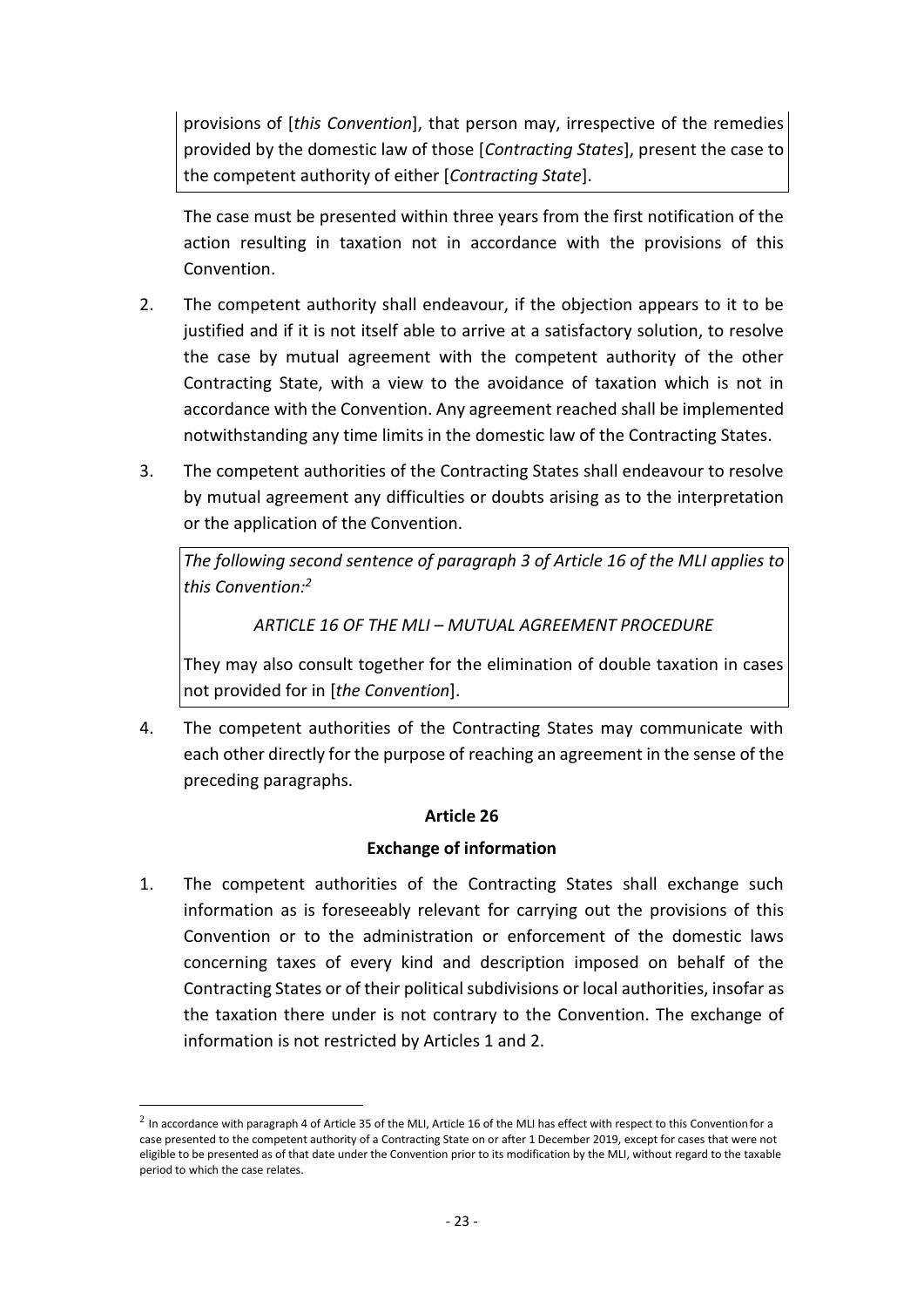- 2. Any information received under paragraph 1 by a Contracting State shall be treated as secret in the same manner as information obtained under the domestic laws of that State and shall be disclosed only to persons or authorities (including courts and administrative bodies) concerned with the assessment or collection of, the enforcement or prosecution in respect of, the determination of appeals in relation to the taxes referred to in paragraph 1, or the oversight of the above. Such persons or authorities shall use the information only for such purposes. They may disclose the information in public court proceedings or in judicial decisions. Notwithstanding the foregoing, information received by a Contracting State may be used for other purposes when such information may be used for such other purposes under the laws of both States and the competent authority of the supplying State authorises such use.
- 3. In no case shall the provisions of paragraphs 1 and 2 be construed so as to impose on a Contracting State the obligation:
	- a) to carry out administrative measures at variance with the laws and administrative practice of that or of the other Contracting State;
	- b) to supply information which is not obtainable under the laws or in the normal course of the administration of that or of the other Contracting State;
	- c) to supply information which would disclose any trade, business, industrial, commercial or professional secret or trade process, or information the disclosure of which would be contrary to public policy (ordre public).
- 4. If information is requested by a Contracting State in accordance with this Article, the other Contracting State shall use its information gathering measures to obtain the requested information, even though that other State may not need such information for its own tax purposes. The obligation contained in the preceding sentence is subject to the limitations of paragraph 3 but in no case shall such limitations be construed to permit a Contracting State to decline to supply information solely because it has no domestic interest in such information.
- 5. In no case shall the provisions of paragraph 3 be construed to permit a Contracting State to decline to supply information solely because the information is held by a bank, other financial institution, nominee or person acting in an agency or a fiduciary capacity or because it relates to ownership interests in a person.

#### **Members of diplomatic or permanent missions and consular posts**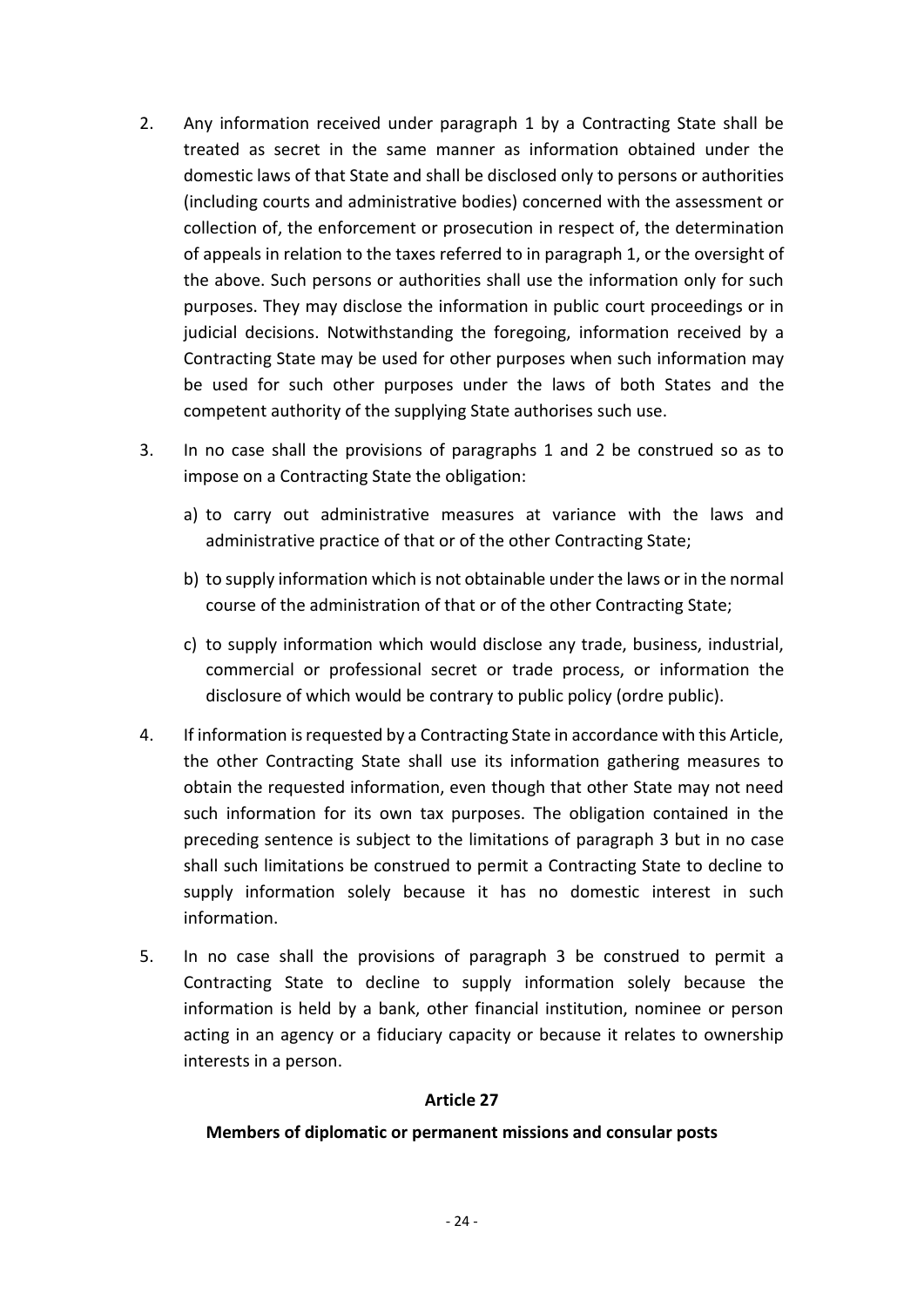Nothing in this Convention shall affect the fiscal privileges accorded to members of diplomatic or permanent missions or consular posts under the general rules of international law or under the provisions of special agreements.

*The following paragraph 1 of Article 7 of the MLI applies and supersedes the provisions of this Convention:*

# *ARTICLE 7 OF THE MLI – PREVENTION OF TREATY ABUSE* (*Principal purposes test provision)*

Notwithstanding any provisions of [*the Convention*], a benefit under [*the Convention*] shall not be granted in respect of an item of income or capital if it is reasonable to conclude, having regard to all relevant facts and circumstances, that obtaining that benefit was one of the principal purposes of any arrangement or transaction that resulted directly or indirectly in that benefit, unless it is established that granting that benefit in these circumstances would be in accordance with the object and purpose of the relevant provisions of [*the Convention*].

*The following paragraph 4 of Article 7 of the MLI applies to paragraph 1 of Article 7 of the MLI:*

Where a benefit under [*the Convention*] is denied to a person under [*paragraph 1 of Article 7 of the MLI*], the competent authority of the [*Contracting State*] that would otherwise have granted this benefit shall nevertheless treat that person as being entitled to this benefit, or to different benefits with respect to a specific item of income or capital, if such competent authority, upon request from that person and after consideration of the relevant facts and circumstances, determines that such benefits would have been granted to that person in the absence of the transaction or arrangement referred to in [*paragraph 1 of Article 7 of the MLI*]. The competent authority of the [*Contracting State*] to which a request has been made under this paragraph by a resident of the other [*Contracting State*] shall consult with the competent authority of that other [*Contracting State*]] before rejecting the request.

# **Article 28**

# **Entry into force**

Each of the Contracting States shall notify to the other, through the diplomatic channel the completion of the procedures required by its domestic law for the bringing into force of this Convention. This Convention shall enter into force on the date of the later of these notifications and shall thereupon have effect:

a) in respect of taxes withheld at source, to income derived on or after 1 January of the calendar year next following the year in which the Convention enters into force;